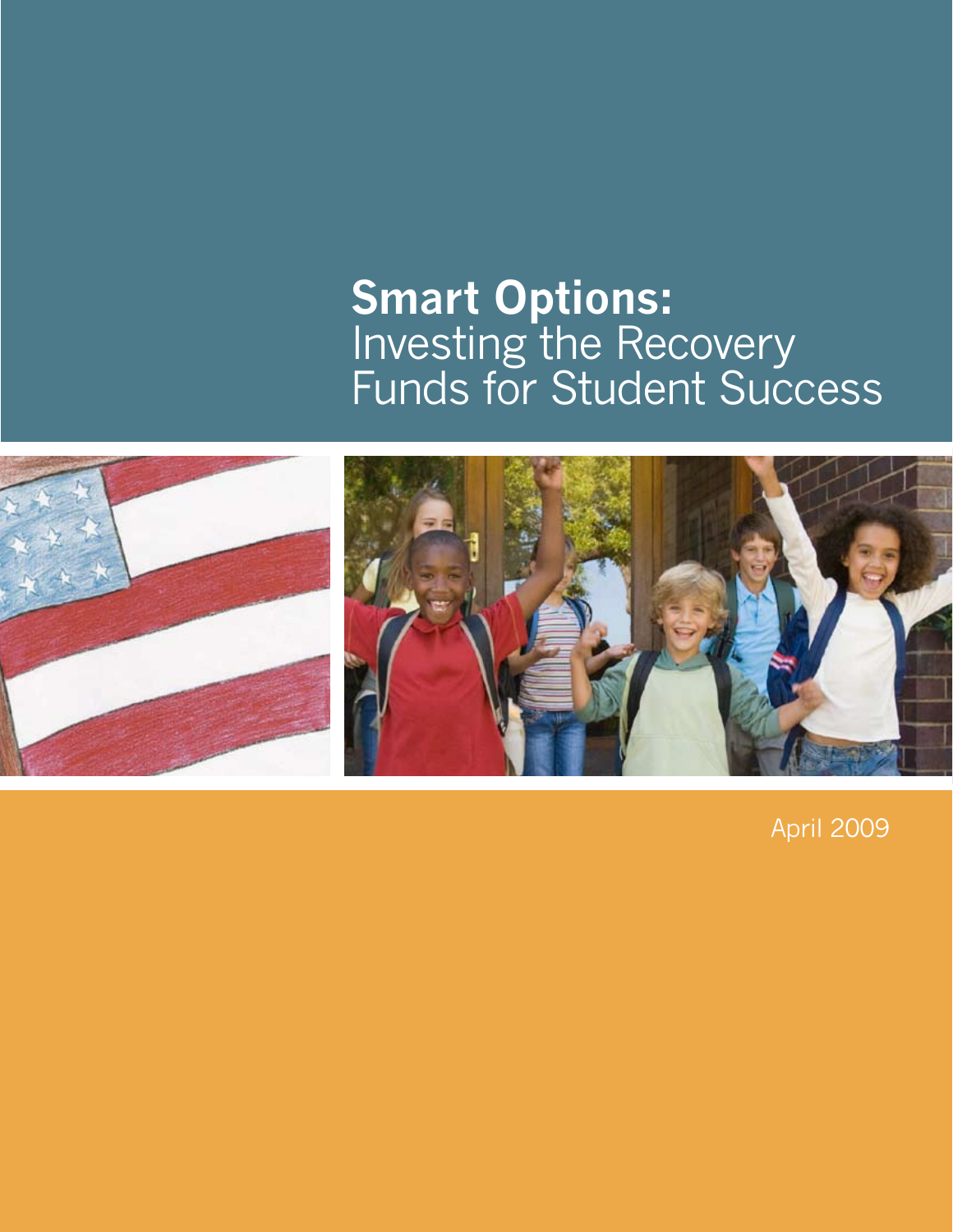# **SMART OPTIONS: INVESTING THE RECOVERY FUNDS FOR STUDENT SUCCESS**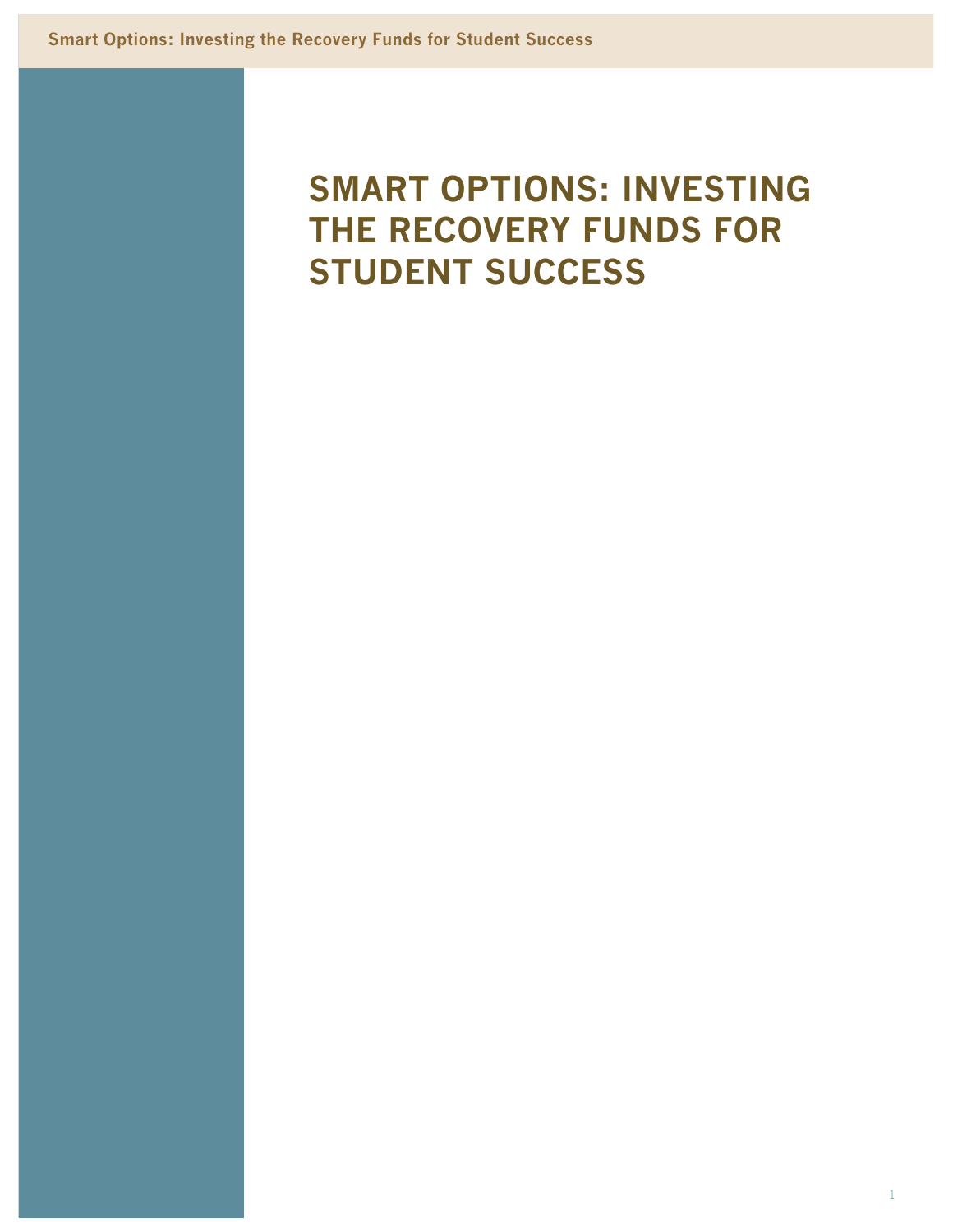# **PARTICIPANTS**

This paper benefited from the insights of many people, including those listed below. It reflects their decades of collective experience and the best ideas that emerged from intensive discussions during meetings in Washington, DC, in early April 2009.

**Ms. Ellen Alberding** *President* The Joyce Foundation

**Mr. Chad Aldeman** *Policy Associate* Education Sector

**Mr. Andrés Alonso** *Chief Executive Officer* Baltimore City Public School **District** 

**Ms. Photeine Anagnostopoulos** *Chief Operating Officer* New York City Department of Education

**Mr. Byron Auguste** *Director, Social Sector Office* McKinsey & Company

**Sir Michael Barber** *Leader, Global Education Practice* McKinsey & Company

**Mr. Steve Barr** *Founder* Green Dot Public Schools

**Ms. Cynthia Brown** *Vice President for Education Policy* Center for American Progress

**Mr. Michael Casserly** *Executive Director* Council of the Great City Schools

**Ms. Barbara Chow** *Program Director, Education* The William and Flora Hewlett Foundation

**Mr. David Coleman** *Founder and Chief Executive Officer* Student Achievement Partners

**Ms. Nadya Chinoy Dabby** *Associate Director* The Broad Foundation

**Mr. Timothy Daly** *President* The New Teacher Project

**Mr. John E. Deasy** *Deputy Director, Education* Bill & Melinda Gates Foundation **Mr. Chester Finn, Jr.** *President* Thomas B. Fordham Foundation

**Ms. Aimee Guidera** *Director* Data Quality Campaign

**Mr. Kevin Hall** *Chief Operating Officer* The Broad Foundation

**Mr. William Hite** *Superintendent* Prince George's County Public **Schools** 

**Mr. Kevin Huffman** *Executive Vice President of Public Affairs* Teach for America

**Mr. Adam Kernan-Schloss** *President and Chief Executive Officer* KSA–Plus Communications, Inc.

**Ms. Kristi Kimball** *Program Officer, Education* The William and Flora Hewlett Foundation

**Mr. Joel Klein** *Chancellor* New York City Department of Education

**Mr. Gregory McGinity** *Senior Director of Policy* The Broad Foundation

**Mr. Peter McWalters** *Commissioner of Education* Rhode Island Department of Education

**Mr. Sam Mehta** *Senior Director* Alvarez & Marsal

**Mr. Ted Mitchell** *President/Chief Executive Officer* NewSchools Venture Fund

**Ms. Lynn Olson** *Senior Program Officer* Bill & Melinda Gates Foundation

**Mr. Scott Palmer** *Managing Partner* Education Counsel

**Mr. Paul Pastorek** *Superintendent* Louisiana Department of Education

**Ms. Jocelyn Pickford** *Education Director* Hope Street Group

**Ms. Michelle Rhee** *Superintendent* District of Columbia Public **Schools** 

**Mr. Mark Roosevelt** *Superintendent* Pittsburgh Public Schools

**Mr. Andrew Rotherham** *Co-director* Education Sector

**Ms. Marguerite Roza** *Research Associate Professor* Center on Reinventing Public Education

**Ms. Stefanie Sanford** *Deputy Director* Bill & Melinda Gates Foundation

**Mr. Jonathan Schorr** *Partner* NewSchools Venture Fund

**Mr. Steve Seleznow** *Deputy Director, Education* Bill & Melinda Gates Foundation

**Mr. Eric Smith** *Commissioner of Education* Florida Department of Education

**Mr. Jed Wallace** *Chief Executive Officer* California Charter Schools Association

**Ms. Kate Walsh** *President* National Council on Teacher Quality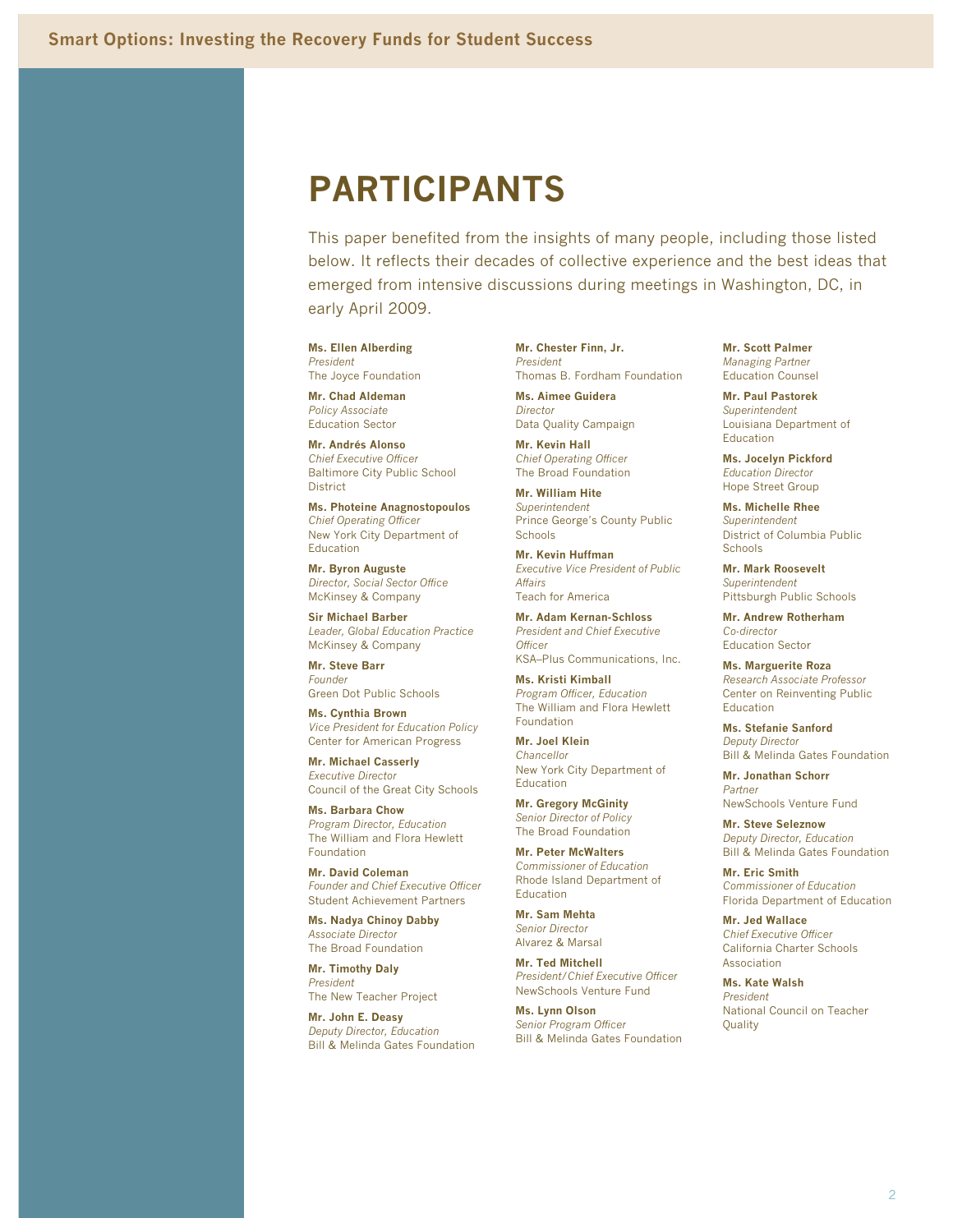# **TABLE OF CONTENTS**

| <b>By January 2012</b>                                                                               | $\overline{4}$ |  |
|------------------------------------------------------------------------------------------------------|----------------|--|
| <b>Priorities for Action</b>                                                                         |                |  |
| <b>Priority 1: Develop Common American Standards</b>                                                 | 11             |  |
| <b>Priority 2: Provide Data and Information that Educators,</b><br>Policymakers, and Parents Can Use | 16             |  |
| <b>Priority 3: Conduct Meaningful Teacher Evaluations</b>                                            | 21             |  |
| <b>Priority 4: Turn Around Low-Performing Schools</b>                                                | 26             |  |
| <b>Priority 5: Help Struggling Students</b>                                                          | 31             |  |
| <b>Conclusion</b>                                                                                    | 35             |  |
| <b>Appendix</b>                                                                                      | 36             |  |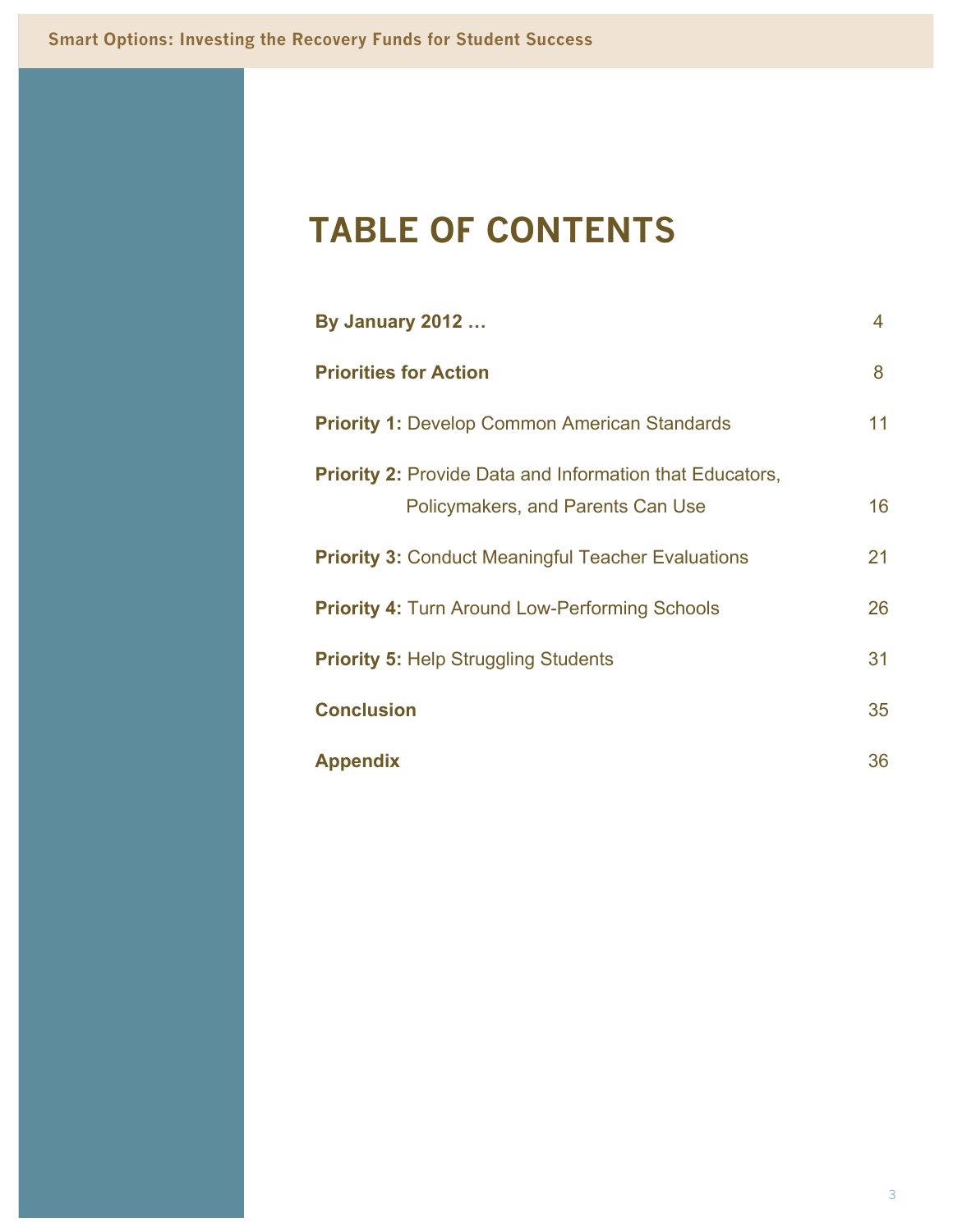## **Resist the Status Quo**

"Many states and school systems will want to claim federal money while preserving the disastrous status quo. Mr. Duncan will need to resist those pressures while pushing the country toward the educational reforms it desperately needs."

— *The New York Times* editorial, April 9, 2009

# **BY JANUARY 2012 ...**

The federal government's unprecedented \$100 billion investment in our nation's public schools through the American Recovery and Reinvestment Act (ARRA) offers a once-in-a-generation opportunity to transform public education.

We believe that states and districts must use these funds to act smartly and with focus to set the groundwork for real student improvement for decades to come — preparing many more young people to graduate high school ready for college and careers.

The pressure will be to save jobs and preserve the status quo with little real change for our nation's students. We hope that state and school district leaders will have the wisdom and courage to focus these resources on investments that will have a payoff — both in the short-term and over time so that this unprecedented investment in public education will enable our nation's schools to better prepare our students for college, work, and life.

This paper lays out five big ideas for investing the one-time recovery funds that, if seized, will enable parents, educators, taxpayers, and students to see real educational results by 2012 and provide the base for more dramatic improvements in the future. If states and districts focus their funds on these ideas, we believe that it will be a down payment on excellence that lays the groundwork to produce breakthrough gains in what our students learn and achieve for the next generation.

**First, and most fundamental, by January 2012 Americans should expect to see a common core of fewer, clearer, higher, evidence-based, college- and career-ready standards adopted by at least 40 states representing the majority of the nation's students.** These academic content standards, benchmarked internationally to the best in the world and linked to common, higher-quality assessments of student progress, will provide a foundation of clear goals and priorities to help teachers teach and students learn. The time for action is now. Our children deserve the chance to thrive in an increasingly interdependent world.

In addition, by 2012, Americans should expect to see:

 **More robust and user-friendly data and information systems in every state, district, school, and classroom that provide students, parents, teachers, principals, and district and state leaders timely information to**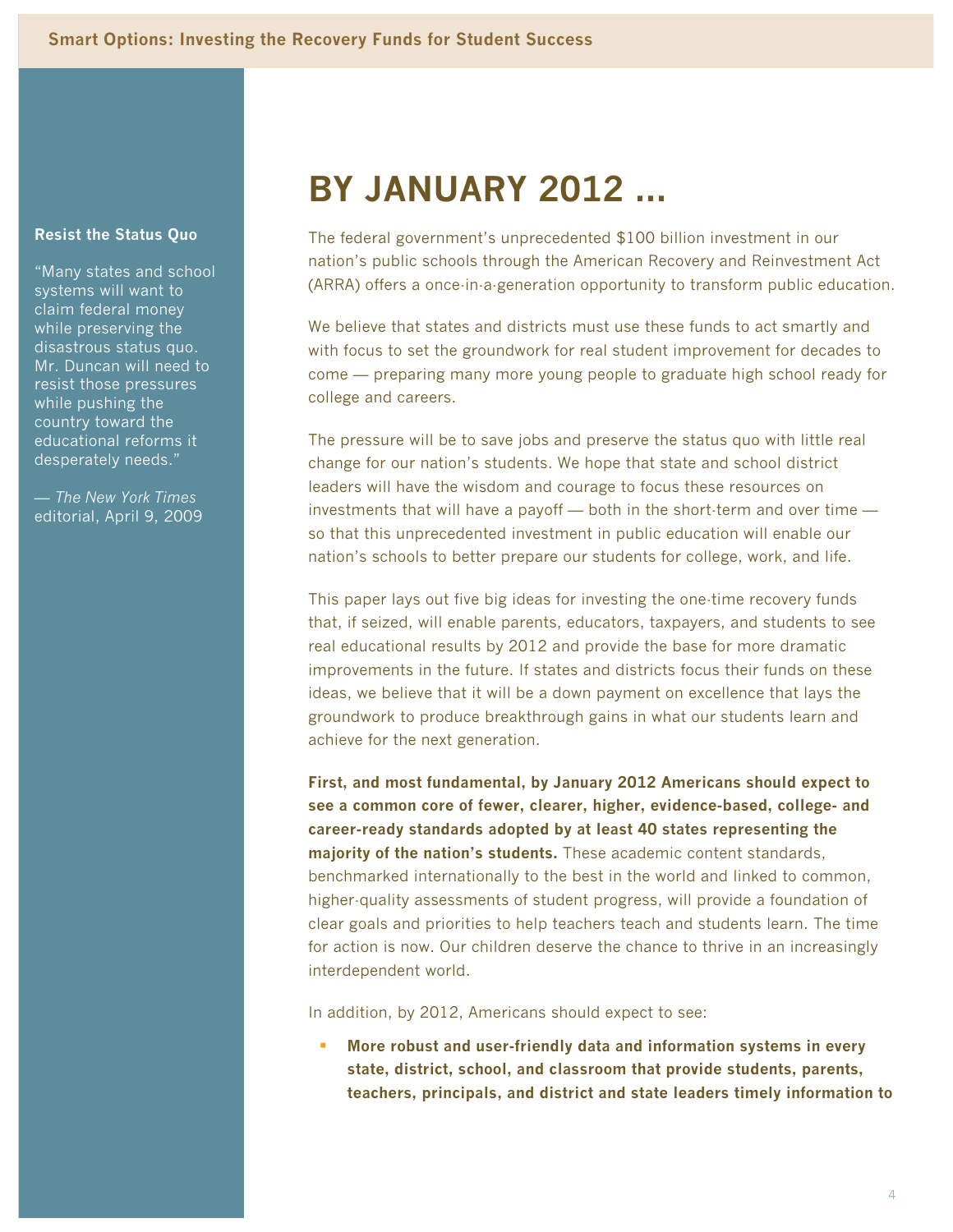### **The First Question**

"The first question, ... I promise you, will be what did you do with the stabilization money to drive reform and improve achievement? If there isn't a good answer to that, they might as well just tear up the form."

— Arne Duncan, discussing Race to the Top applications with *Education Week,* April 7, 2009

**know what's working, what's not, and what additional help students need.** By using new federal dollars to build robust data systems and train educational leaders in how to use the information, our schools will help principals and teachers improve student achievement and ensure tax dollars are used most effectively.

- **A meaningful professional teacher evaluation system in every state and school district that shines the spotlight on teacher effectiveness and provides support to help teachers improve by providing clear, differentiated feedback.** Such evaluations, combined with the new data systems, will help districts focus efforts to retain the most effective teachers, target training and support for those who need it, and ensure the timely dismissal of teachers whose practice still does not meet the bar even after they receive help.
- **A rigorous and focused effort in every state to close and turn around 5 percent of its poorest-performing schools.** By 2012, states and districts should have shut down at least 500 of these schools and replaced them with new, higher-performing schools that have much higher expectations for students and the operational and staffing flexibility to effectively meet their students' needs. Furthermore, every state will have a clear mechanism that it is using to aggressively close its lowest-performing 5 percent of schools and replace them with higherperforming, new schools including public charter schools.
- **Additional targeted interventions provided to the students who are at least two years behind academically in reading, writing, and mathematics**. A longer school day and year, having the most effective teachers teach these students, and similar interventions will accelerate their learning dramatically and help bring them up to grade level.

With transformative but affordable changes such as these, Americans should begin to see gains in student performance in the next two years, including fewer dropouts, a higher percentage of students graduating high school ready for college and work, more students performing on grade level, a narrowed achievement gap, and more students moved from failing schools into schools where they have a real chance to thrive.

Getting there will require *changing structures and incentives* to encourage people to try new approaches, *changing routines* so that people do not want to return to "business as usual," and *changing results* so that people can see for themselves that the changes are worth making and are improving outcomes for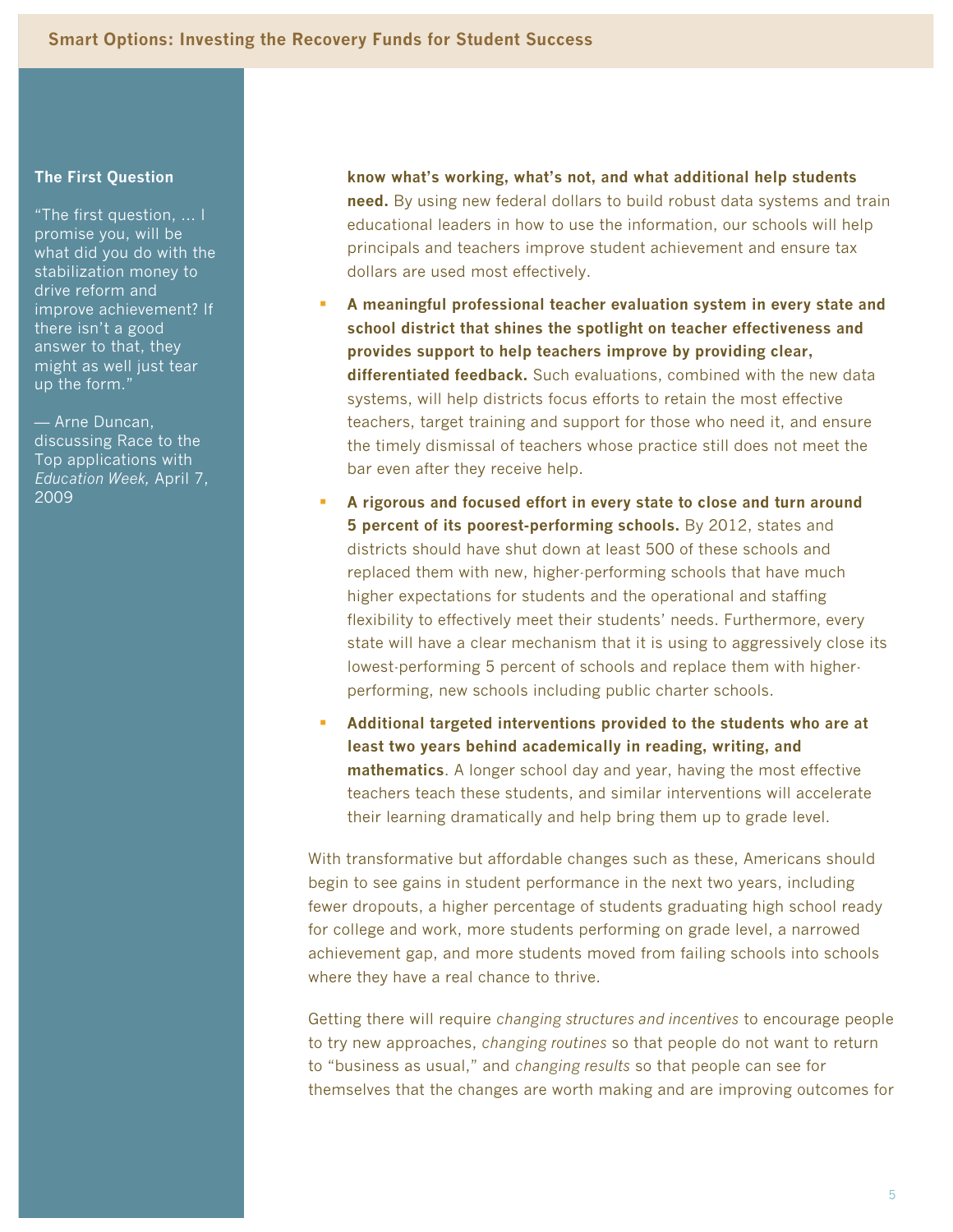### **Ask Yourself ...**

When deciding how to best use ARRA dollars, consider the following questions:

## **Short- and long-term impact:**

Is the strategy likely to improve student learning and operational effectiveness (improved technology, timely and useful data, more effective HR departments, etc.) both in the first two years and beyond?

## **Fiscal soundness:**

Can all the funds be spent effectively in the next two years? How will you sustain the effort after these one-time funds end?

### **Catalyst:**

Can this strategy be used as a lever for additional changes or to break down barriers that have stood in the way of student progress?

students. Business as usual must yield to approaches that the research shows make a measurable difference for children.

It's the difference between a once-in-a-generation opportunity seized and a once-in-a-generation opportunity squandered.

# **Focus, focus, focus**

Transformation of this magnitude requires states and districts to maintain a laser-like focus on implementing a handful of the highest-leverage strategies, whether they are using recovery funds to supplement their budgets or mitigate their deficits. Just as important, they must resist the temptation to respond in some way to all of the fragmented spending requests that already are piling up. A little bit here, a little bit there will not produce the results that children deserve and the public expects. As the saying goes, *anything* is possible, but *everything* is not. Leaders need to stay focused on those priorities that promise the greatest return on this unprecedented investment.

In doing so, state and district leaders must find the right balance between short- and long-term gains. Critical, one-time investments that put in place new processes, systems, and changes in practice can have a powerful long-term impact. But many of these investments may be less visible to policymakers, parents, and the public: new and better IT systems that assist in getting the information to principals, teachers, parents, and students to use in a timely way; better ways of evaluating, rewarding, and training teachers; more rigorous academic content standards and challenging tests; a fresh start for students in long-failing schools; and intensive support for students who struggle the most to meet those high standards. We believe, though, that these investments also can demonstrate short-term results for students. The recommendations in this guide are designed to strike a balance, realizing tangible initial benefits while transforming future outcomes for all students.

## **Start now with the tools you have**

State and district leaders also cannot afford to let the perfect be the enemy of the good. Even if most states and districts do not and will not have *all* the excellent staff they want, they should have sufficient resources to implement our recommendations in the next two years. Even if the teacher evaluation systems that are used are not perfect, we know there are ways better than the status quo to identify a school's best instructors now that will become even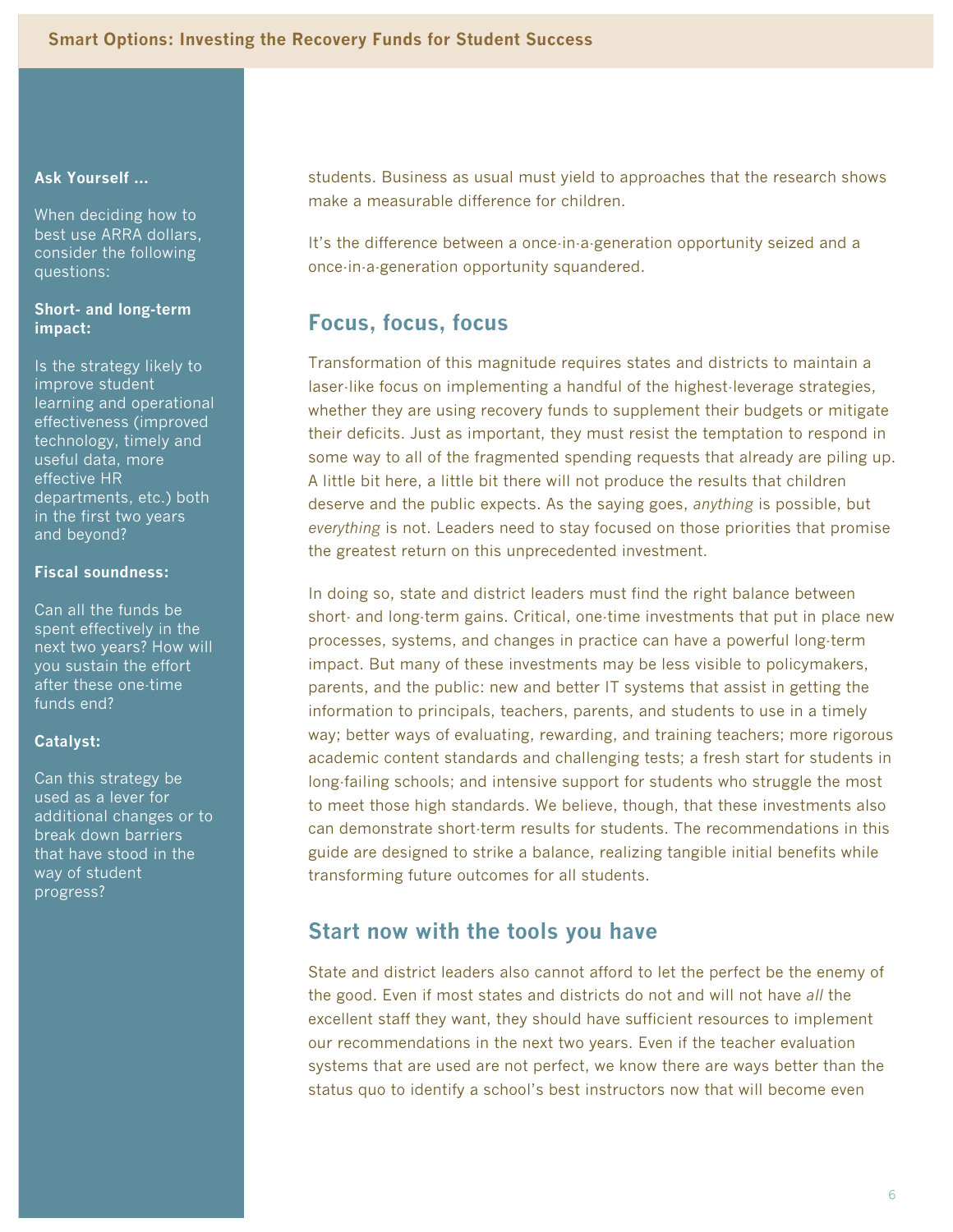## **Investments To Avoid**

In addition to acting proactively on the five priorities described in this document, we encourage states and districts to avoid focusing on efforts that either are:

**Not needed,** such as efforts by individual states to rewrite standards and tests in isolation

or

**Not cost effective** in improving student achievement according to research, such as:

– Broad-based class size reductions not tied to specific student achievement outcome goals

– Salary increases for teachers who earn a master's degree, not tied to demonstrable student outcomes or high-need areas such as mathematics or science

– Business-as-usual professional development workshops, not tied to student needs or outcomes

– New school construction that creates a new building but leaves the instructional program unchanged

more precise after two years of collective effort. Even if not all states have sufficiently robust data systems to answer every relevant question, there is no reason why they cannot start immediately to share what they know with educators, policymakers, parents, and the public and to accelerate investments that will provide better and more actionable information in the future. Organizations such as the Data Quality Campaign are experienced in this area and can provide clear guidance and technical support on what is needed.

For its \$100 billion investment, the public rightly expects focused actions and tangible progress in the next two years, not more of the same. The vast majority of the ARRA funds provide great flexibility to pursue these ideas. For other funds with existing restrictions, we encourage states and districts to think creatively and work closely with the U.S. Department of Education and their funding guidelines in the execution of their plans. (The appendix describes the primary ARRA funding streams.)

The following pages provide additional detail on how states and districts can work together, and with the federal government, nonprofits, and the private sector, to deliver on this promise. These recommendations were developed following a convening of more than 30 K–12 education leaders, including state and district superintendents, sponsored by the Bill & Melinda Gates Foundation and The Eli and Edythe Broad Foundation. Although the meeting did not strive for consensus and not everyone agreed with every word, the five big ideas that follow represent the best thinking that emerged, based on the participants' decades of collective expertise.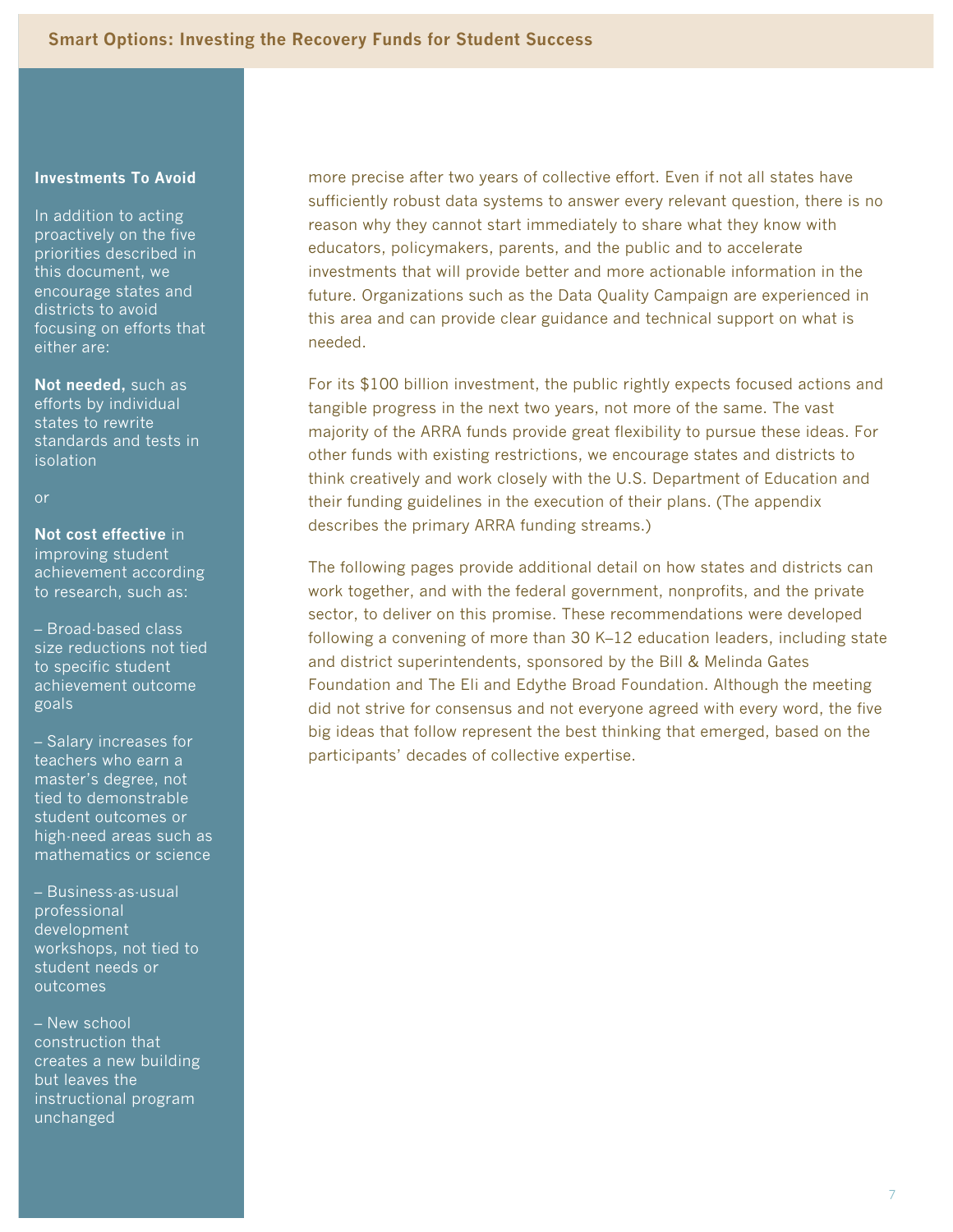# **PRIORITIES FOR ACTION**

## **What governors and state chiefs should do**

## **Standards**

 Join the multistate consortium to develop common world-class standards and assessments. Do not waste resources trying to do this work independently.

## **Data and Information**

- Dramatically accelerate the work to embed all 10 elements of the Data Quality Campaign into the state's data system, including linking teacher data to student performance data.
- Link K–12 systems with early learning and postsecondary systems.
- Align data definitions and design specifications with national standards.
- **Ensure educators, policymakers, and parents are using the data to drive** key decisions.

## **Teacher Evaluations**

- Require district-level teacher evaluations to meet minimum standards.
- **Require districts to report the distribution of teachers across each ratings** category.
- Require that tenure and retention decisions be tied to evaluations.
- Coordinate cross-district training of principals and other school leaders in conducting and using high-quality teacher evaluations.
- Use the evaluation system to identify the most and least effective teachers.
- Provide incentives for the most effective teachers to teach in the schools where students need them most.

### **Turnaround Schools**

- Begin to aggressively close the lowest-performing schools and replace them with new, high-performing schools.
- Change the conditions to help the new turnaround schools best serve students — combining autonomy with accountability.
- **Create options for successful innovation, such as local "Turnaround"** Zones," a statewide "Governor's District," or mayoral accountability.
- Eliminate statewide caps and reduce barriers for public charter schools and other successful providers.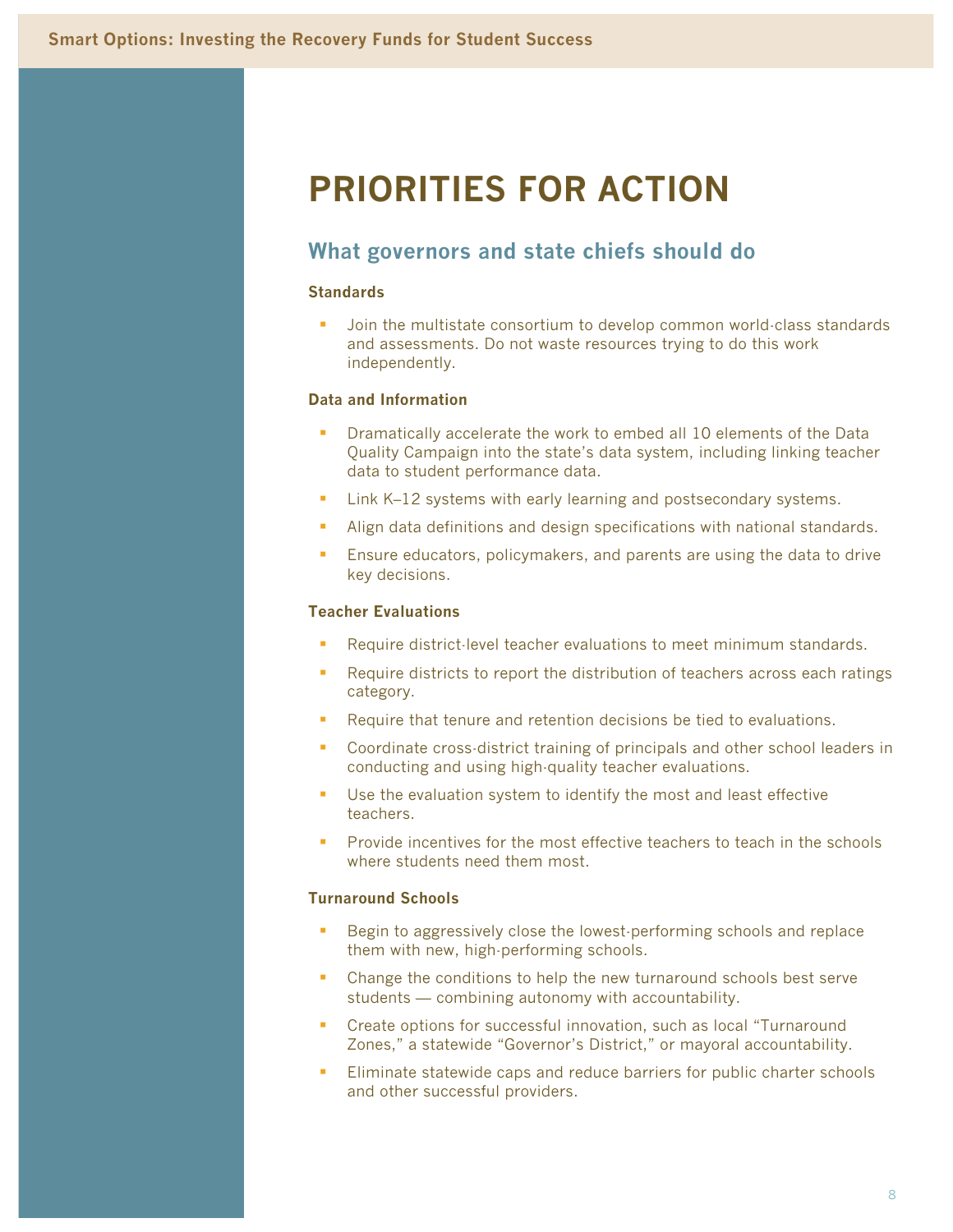Be transparent with results.

### **Struggling Students**

- Expand learning opportunities for our highest-need students through a longer school day and year.
- Create a "9th grade teaching corps" that provides significant financial incentives to the most effective teachers to work in 9th grade in Title I schools.
- Provide incentives for effective teachers to teach in high-need schools.
- Use Open Educational Resources (OER) to create alternative pathways for students who are behind academically or have special needs.

## **What district superintendents should do**

#### **Standards**

- Provide teachers with tools to translate current standards into engaging instruction.
- **Offer more high-level courses to more students.**

### **Data and Information**

- **Develop and link formative, interim, and benchmark assessment data** with human resources information.
- **Develop the capacity to understand school-based instructional spending** and how it relates to school and student performance gains.
- **Develop a robust personnel and performance management system to** better allocate staff and resources to maximize student achievement.

## **Teacher Evaluations**

- **Create fairer, more accurate, and more useful teacher evaluations** systems, developed with teachers and their unions.
- Reform their district's transfer and seniority policies.
- **Create a meaningful "baseline" of teacher performance.**
- **Train teachers, unions, and school leaders in the new system.**
- Revamp professional development based on the new evaluations.

#### **Turnaround Schools**

- Close the lowest-performing schools and work with partners to apply for waivers to open new ones.
- Open new high-performing schools in impacted neighborhoods with maximum flexibility, accountability, and transparency.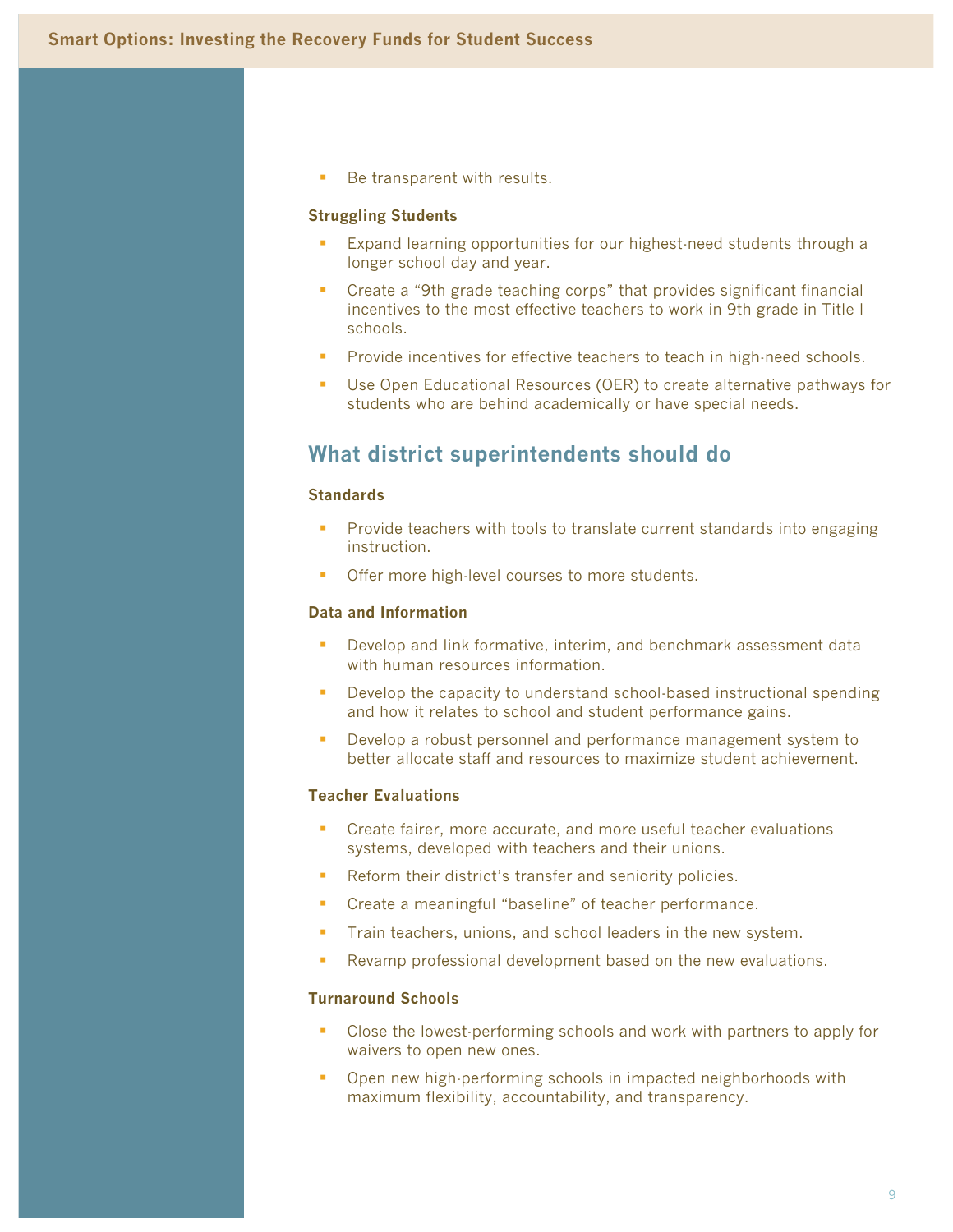**Provide the necessary resources to launch the new schools (facilities,** transition funding, all funds following the student, etc.).

## **Struggling Students**

- Create a "learning stabilization" program that puts effective teachers in front of the lowest-performing students for more time.
- **Expand learning opportunities for our highest-need students through a** longer school day and year.
- **EXP** Create a "9th grade teaching corps" to encourage the most effective teachers to work in 9th grade in Title I schools.
- **If** Increase the stability of the learning environment for the neediest students by reforming seniority and transfer rules.
- **Create more flexible credit-recovery programs.**
- Determine what works best and build on those successes.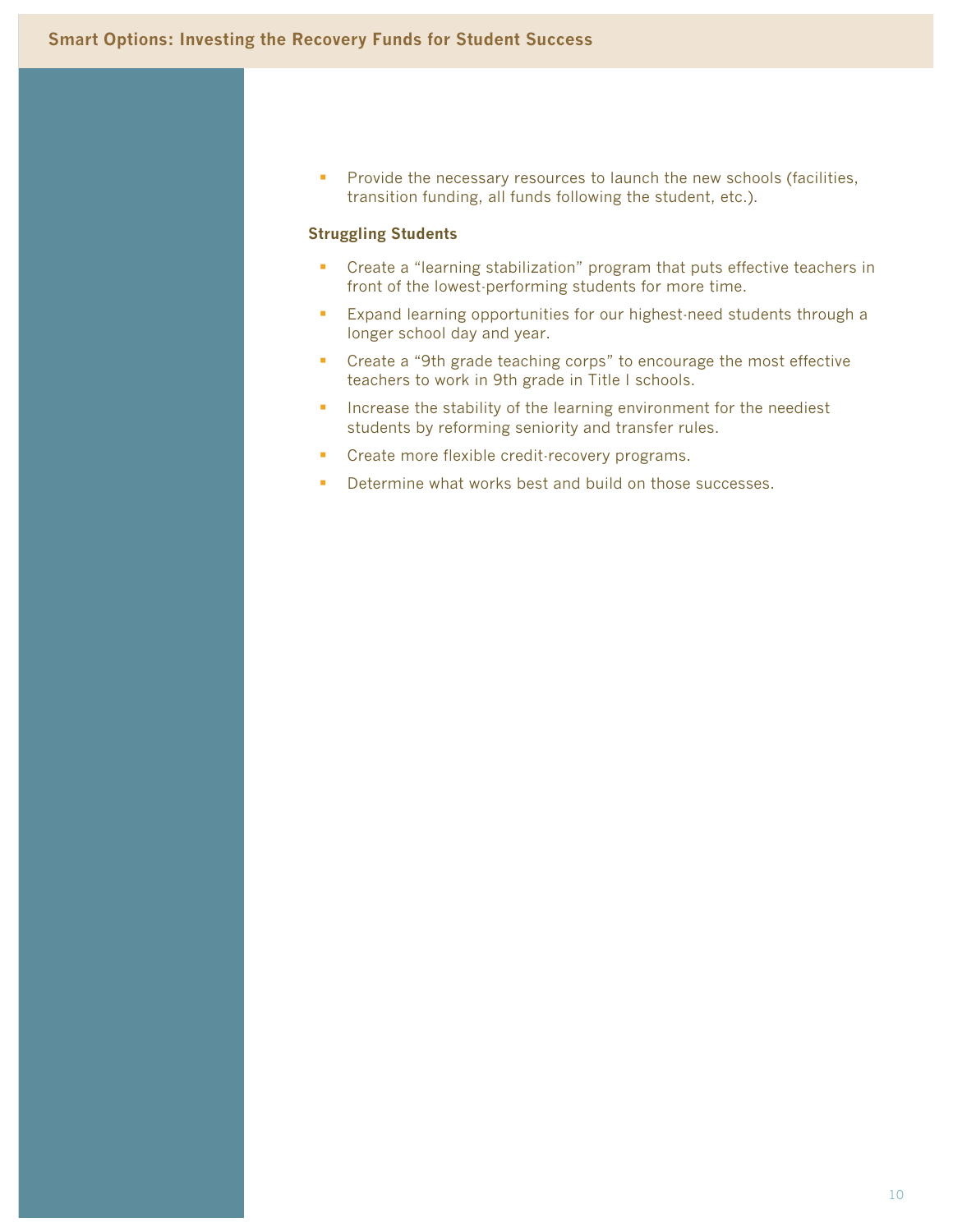### **Learning from the Best**

"Around the globe, governments are eagerly comparing their educational outcomes to the best in the world. The goal is not just to see how they rank, but rather to identify and learn from top performers and rapid improvers — from nations and states that offer ideas for boosting their own performance. This process, known as 'international benchmarking,' has become a critical tool for governments striving to create world-class education systems."

— *Benchmarking for Success: Ensuring U.S. Students Receive a World-Class Education,* National Governors Association, Council of Chief State School Officers, Achieve, summer 2009

# **PRIORITY 1: DEVELOP COMMON AMERICAN STANDARDS**

# **The big idea**

By January 2012, American students should benefit from a common core of fewer, clearer, higher academic content standards in reading, writing, and mathematics, which prepare them for college and careers. These content standards will be internationally benchmarked and based on evidence of the skills and knowledge students actually need to succeed in college and careers, not just what we think they need. And they will have been adopted by at least 40 states representing the majority of the nation's students.

## **United States Is Slipping Internationally**

25th Ranking of U.S. 15-year-olds in mathematics (2006) 21st Ranking of U.S. 15-year-olds in mathematics and science (2006) 14th College AND university graduation rate (2006; tied for first in 1995)

# **Why action is essential**

Today, academic content standards for what students need to know articulated through course requirements, high school graduation requirements, and state exit/course exams — rarely translate into readiness to succeed beyond high school. Studies show that college professors and employers often have different views than high school teachers about what content and skills to emphasize to prepare students for both postsecondary work and future employment.

While every state has adopted standards for what students should know and be able to do, the process by which standards are developed frequently encourages breadth over depth and rigor. As a result, American education standards are a mishmash of topics that try to cover far more material than teachers can ever hope to deliver while giving students only a shallow understanding of complex topics. Teachers and students alike are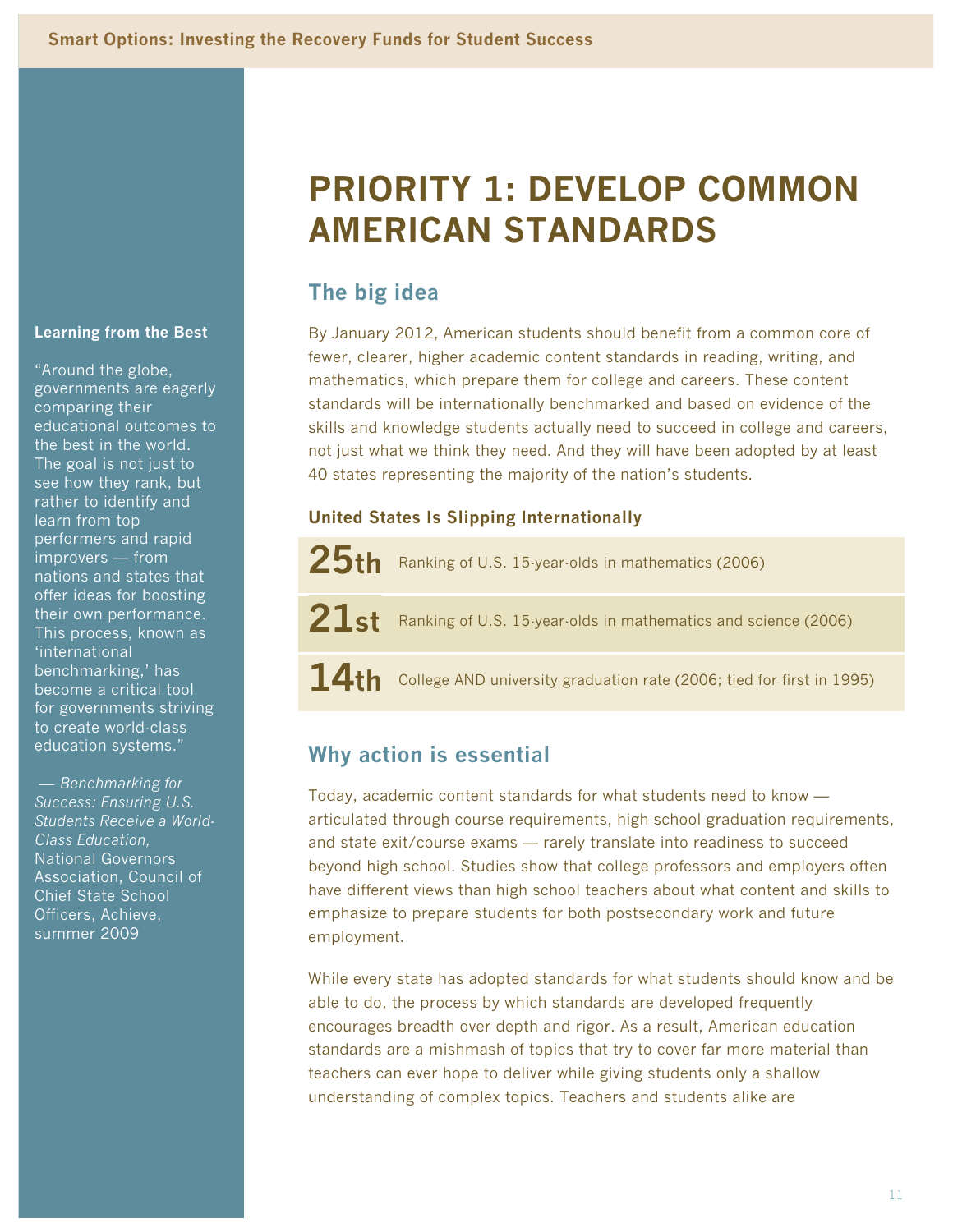## **Stop Low-Balling**

"I am calling on states that are setting their standards far below where they ought to be to stop low-balling expectations for our kids. The solution to low test scores is not lower standards — it's tougher, clearer standards. …"

— President Barack Obama, Remarks to the United States Hispanic Chamber of Commerce, March 10, 2009

overwhelmed by standards that are sometimes reasonable but often excessive. Without any guidance, teachers are forced to make their own decisions about what to teach or fall back on the standardized tests administered by states, which are of uneven quality and rigor.

According to Bill Schmidt, a Michigan State University researcher and expert on international benchmarking, standards in the highest-performing nations are:

**More focused.** For decades, experts have expressed concerns that state standards tend to be "a mile wide and an inch deep." By contrast, world-class content standards cover a smaller number of topics in greater depth at every grade level, so that students can master the core concepts before being promoted.

**More rigorous.** The curriculum studied by the typical American 8th grader is two full years behind the curriculum being studied by 8th graders in highperforming countries. While most American 8th graders are still learning arithmetic, their peers in high-performing countries have moved on to algebra and geometry. In science, American 8th graders are memorizing the parts of the eye, while students in top-performing nations are learning about how the eye actually works by capturing photons that are translated into images by the brain.

**More coherent.** Too many state standards resemble a "laundry list" of topics often covered in multiple grades. By contrast, mathematics and science standards in top-performing countries lay out an orderly progression of topics that follow the logic of the discipline, allowing deep content coverage. "In the United States the principle that seems to guide our curriculum development is that you teach everything everywhere," says Schmidt, "because then somehow somebody will learn something somewhere."

Finally, there is the fundamental unfairness for students. It's not fair that we set very different expectations for a student in Mississippi and a student in Massachusetts. Moreover, the patchwork of different state standards is a tremendous barrier to improving education across the country. It's hard to assess what truly works in education when all states use different yardsticks. And it makes no sense for all 50 states to develop their own content standards and assessments, which costs more for taxpayers and has created incentives for some states to lower their standards.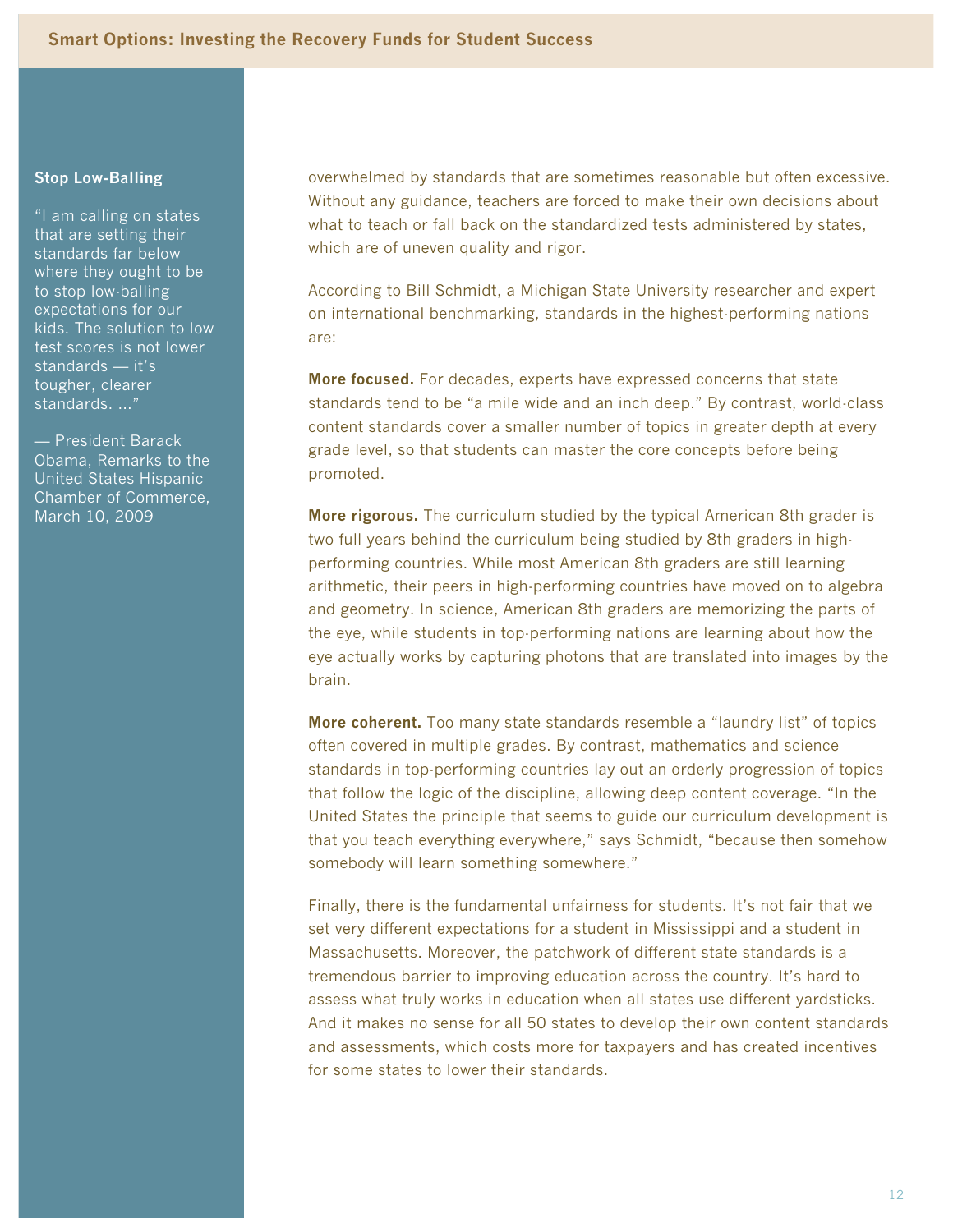Massachusetts and **Minnesota** benchmarked their mathematics and science expectations against some of the best in the world by participating in the Trends in International Mathematics and Science Study (TIMSS) assessment in 2007, a collaborative effort that compared performance across 37 nations in grade 4 and 48 nations in grade 8.

States participating in the American Diploma Project (ADP), a multistate effort to develop college- and career-ready standards, have discovered that as they set standards based on evidence and international benchmarks, their expectations are converging. A July 2008 report from Achieve found a remarkable degree of consistency in English and mathematics requirements across 16 ADP states.

## **What governors and state chiefs should do**

States are poorly positioned to remedy these shortfalls individually, and it is important to understand what states and districts should NOT do. States should *not* use recovery funds to revamp their academic content standards independently. States should *not* make major individual investments in new tests and assessment systems based on their existing academic content standards, except perhaps for targeted efforts to improve the effectiveness of these tests for English language learners and students with disabilities. Fortunately, there are indeed things states should do collectively.

States have begun to work through the multistate consortium to address the need for fewer, clearer, higher standards. For example, Achieve first anchored high school exit standards in the demands of college and work. That idea was embraced by 35 states that joined the American Diploma Project to begin to align their standards and assessments. From that insight and the collective work of states, the Council of Chief State School Officers and the National Governors Association's Center for Best Practices have convened a partnership to take these efforts to the next level — a true, evidence-based common core. The Common Core State Standards Initiative will rigorously review the evidence base of Achieve, ACT, and the College Board and then, with a validation process where states and interested parties will bring their evidence to the table, will create a common core of standards in reading, writing, and mathematics that truly represent what is necessary for students to be prepared for college and work.

Once reading, writing, and mathematics are completed, the consortium should turn its attention to science and history/social science. We envision that once the common core standards are established, states will work together to develop a set of rigorous and fair assessments that they can share.

State participation in the resulting common standards and high-quality assessments will be voluntary, so it will be important for state education leaders to communicate the benefits to students, parents, and educators in their states as they join in this Race to the Top.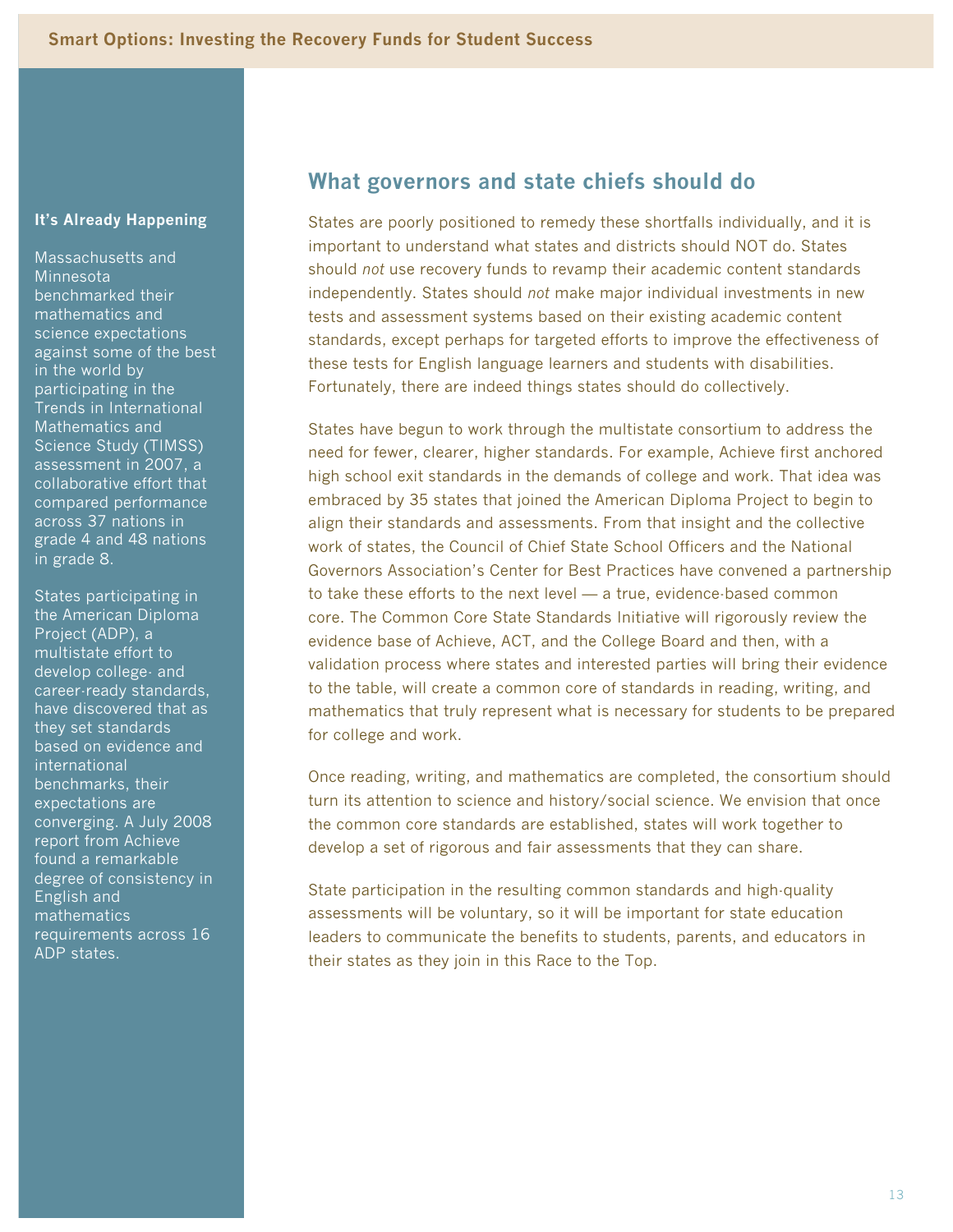## **Benchmarking Is ...**

"Benchmarking is the practice of being humble enough to admit that someone else has a better process and wise enough to learn how to match or even surpass them."

— The American Productivity and Quality Center

# **What district superintendents should do**

In the meantime, while the multistate consortium is developing world-class standards and assessments, districts (preferably with state support) should use stimulus funds to:

- **Provide teachers with the tools they need to translate the current standards into engaging instruction.** A common complaint in virtually every school district in the country is that the standards have not made their way into classrooms. The remedy: quality formative assessments, curriculum frameworks, model lesson plans, annotated student work, and other tangible tools — all aligned to the standards — that will help more teachers have success "teaching to the standards."
- **Provide more high-level courses to more students.** Examples include algebra for 8th graders (a gateway course to the higher-level mathematics that leads to greater high school and college success) and Advanced Placement, International Baccalaureate, dual enrollment, and similar courses that give high school students a head start on postsecondary success. Several districts have successfully used these approaches to accelerate their students' learning.

# **The benefits**

This voluntary state effort will produce a set of clear, consistent, rigorous standards that focus on the most important content in these core subjects: reading, writing, and mathematics.

American students will be given a fair chance to succeed without being constrained by low expectations that demand too little.

Teachers will be able to focus their teaching on what matters most instead of having to cover everything.

Policymakers will be able to direct their resources toward developing tools that help teachers foster student learning rather than duplicating efforts to develop and refine 50 sets of similar state standards and tests. Especially when funds are scarce, it makes sense for states to work together to lower their overall costs and target funds to other uses.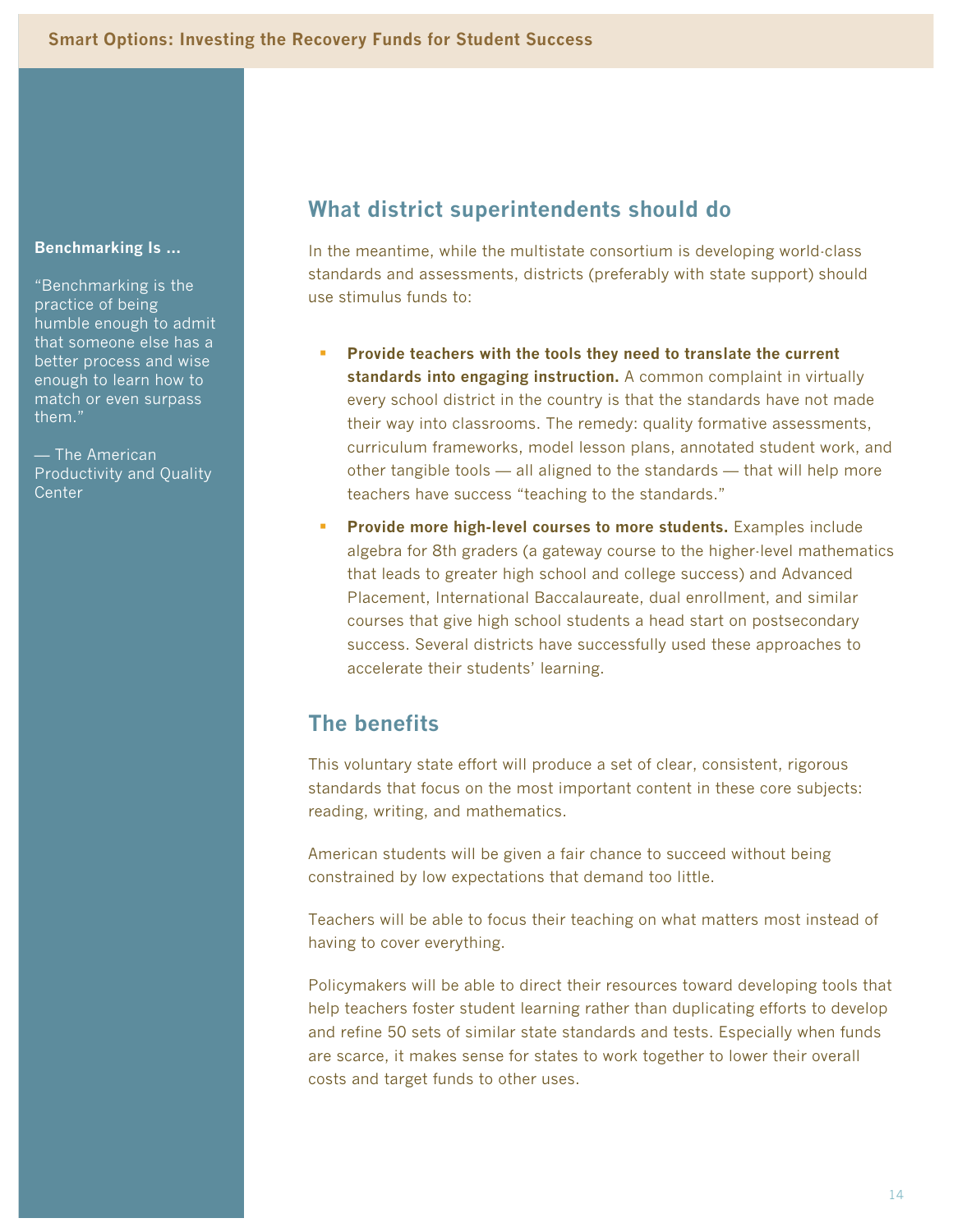Parents in every state will know that their children will be held to the same high expectations in the core subjects of reading, writing, and mathematics, no matter which school they attend.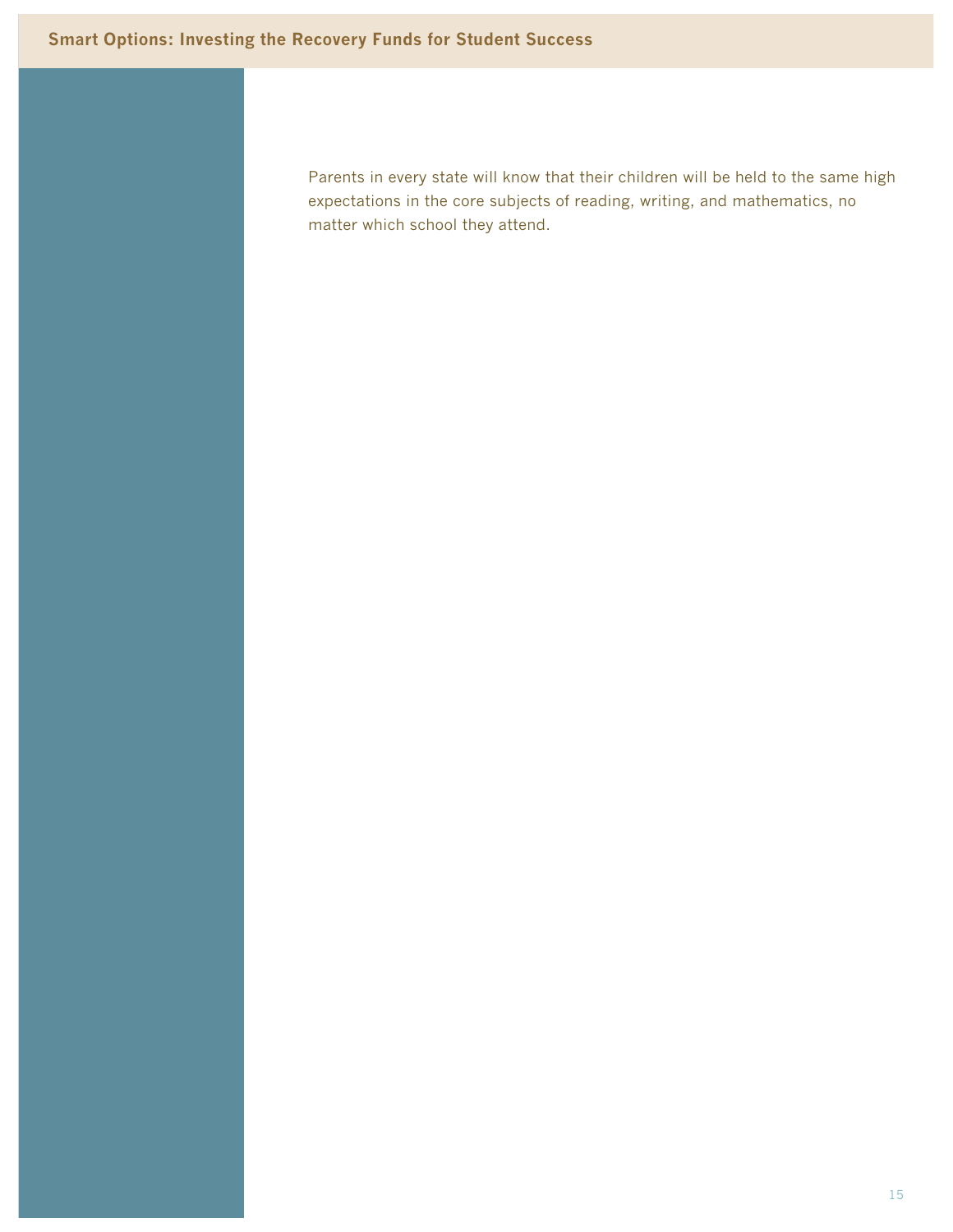**With Good Data, You Can ...**

Measure student gains more accurately

Signal when students need extra help

Pay teachers more fairly

Allocate resources more effectively

Measure programs' return on investment

Identify and share best practices

Build public understanding

# **PRIORITY 2: PROVIDE DATA AND INFORMATION THAT EDUCATORS, POLICYMAKERS, AND PARENTS CAN USE**

# **The big idea**

By January 2012, every state should be monitoring the progress of individual students from early learning through postsecondary education. They also should be producing regular, timely, and accurate reports that appropriately share such data with those who need it most — teachers, administrators, parents, and policymakers — and connect such data with spending information so they can tell if taxpayer money is making a difference for students in the classroom. Good data enable us to track how well we are preparing students for college and careers, allow teachers to adjust their instruction, offer the transparency needed for good decisionmaking at all levels, and help create the momentum for moving forward.

# **Why action is essential**

Without timely and useful information about how students are performing, everyone is flying blind. Neither students nor their parents have an accurate picture of students' academic strengths and weaknesses. Teachers do not know exactly where to target additional instructional assistance. Administrators do not know if there is a school- or district-wide problem that needs their attention or an effective practice that could be spread more broadly. And policymakers cannot know where their spending is having the most impact. Timely access to actionable information makes it possible to move forward effectively in every other critical area: strengthening standards and tests, improving teacher effectiveness, transforming failing schools, and offering intensive supports to struggling students.

When the Data Quality Campaign (DQC) began helping states build longitudinal data systems in 2005, no state had all 10 essential elements recommended by the DQC in place; these include having a unique identifier for each student to track year-to-year performance over time, student-level transcript information, and student-level college-readiness test scores (SAT, ACT, etc.). By 2008, six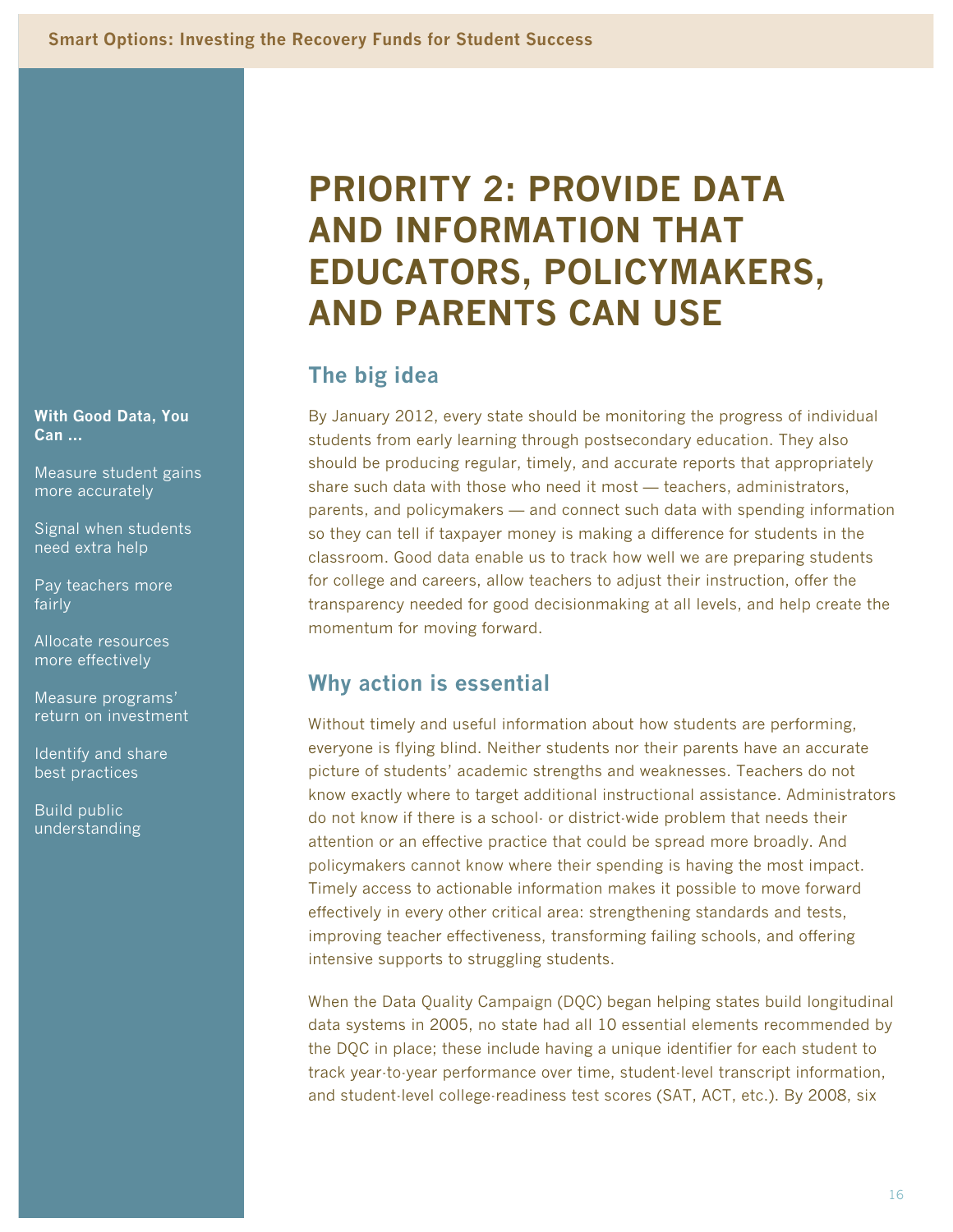Minnesota has connected its K–12 and postsecondary data systems, while Connecticut agencies are sharing data on education, training, and employment.

Louisiana's Dropout Early Warning System tracks indicators such as attendance, grade point average, discipline data, and student age so that schools can work to keep at-risk students in school and increase the chances that they will graduate.

Arkansas's Web-based reporting system provides teachers; counselors; and school, district, and state administrators with a unique account that requires authentication when signing on to the system and determines which reports student, classroom, grade, or school level he or she can access. The state is now working on providing access to parents and students as well.

The Kentucky Council on Postsecondary Education shares reports with high schools to show how their graduates perform in college.

— *The Next Step,* Data Quality Campaign, March 2009

states had all 10 elements, and 48 had five or more in place. Within the next three years, 47 states plan to have eight or more data elements and should be able to use them to answer key questions that many cannot answer today. These include questions such as: What percentage of students are graduating high school on time? Do all students have equitable access to Advanced Placement and college-preparatory courses? Are our best teachers teaching where they are needed most? What percentage of high school graduates enroll in college and complete a college degree? What percentage of students enter college not needing remediation?

# **What governors and state chiefs should do**

The top priorities for states are to finish building out their data systems and make sure the information actually is accessible, actionable, and useful to policymakers, state and district superintendents, principals, teachers, and parents. In particular, states should:

- **Link teacher data to student performance data.** We need to be able to answer questions such as: Which teacher preparation programs are producing the most effective teachers? And how does teacher effectiveness compare in high-poverty and low-poverty schools?
- **Link K–12 data systems with early learning and postsecondary education.** We need to know how well prepared students are when they enter kindergarten and how well they perform after entering college or the workforce.
- **Align data definitions and design specifications with those set nationally.** Standard data definitions and design specifications would reduce data collection and reporting costs, improve the accuracy and commonality of data across districts and states, and create more timely information that can reach the right user at the right time. A few states, such as Florida and Louisiana, are far ahead of others in terms of the quality of their data systems, and it makes no sense for every state to reinvent the wheel.
- **Make sure educators, policymakers, and parents know how to use the data and that the data are used to drive key decisions.** Building the systems is only the first step. Principals, teachers, and students must have actionable, real-time information to adjust instruction for students before it is too late and to better target resources so that more students graduate ready for college and careers. At a minimum, this will require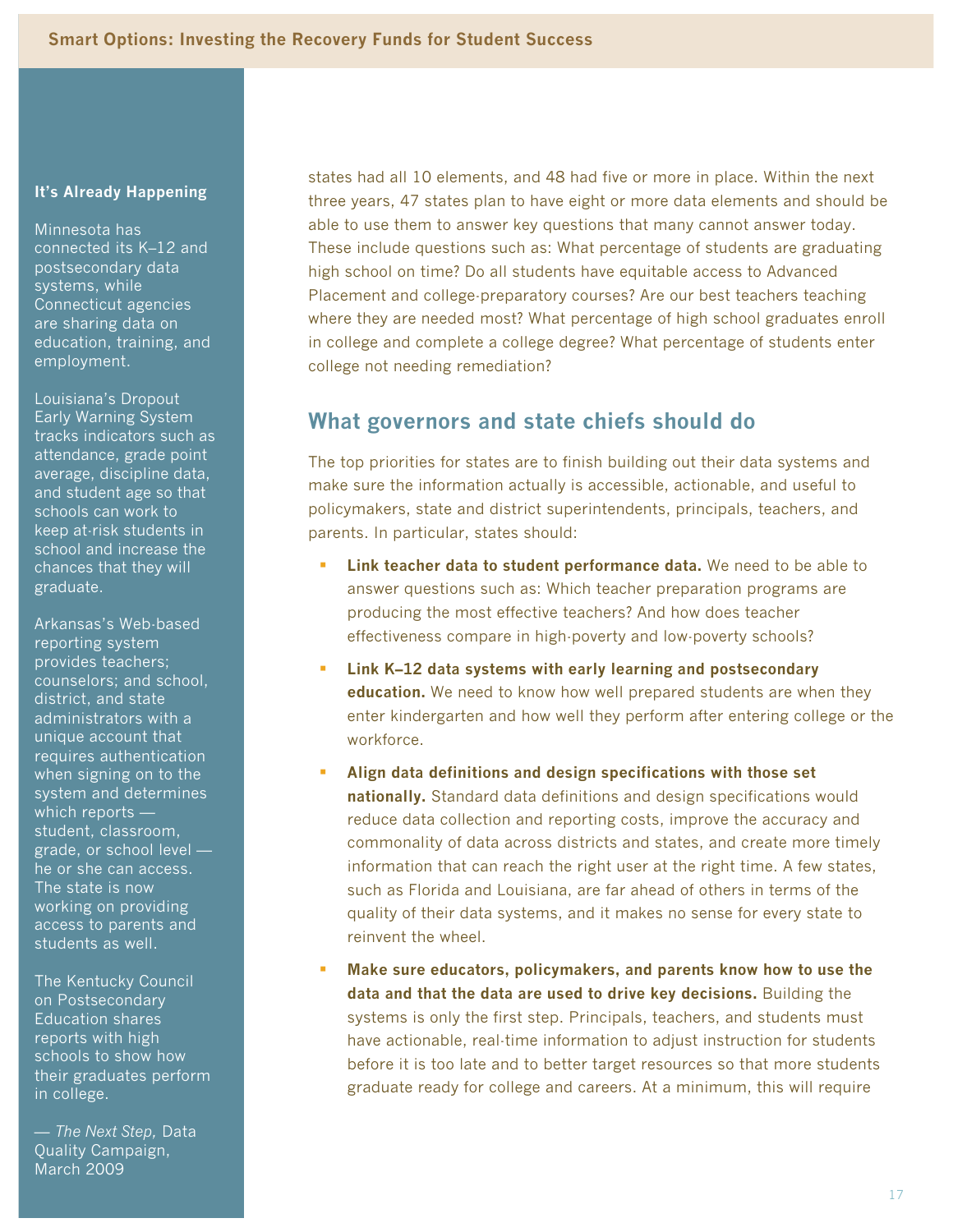## **Managing with Data**

"[Managing with data] ... requires tracking an array of indicators, including the shipment and distribution of books and materials and the satisfaction of teachers with the results; the speed at which maintenance workers address schoollevel concerns; the percentage of teachers who rate the professional development they receive as helpful; and turnaround time on assessment data and the frequency with which those data are employed by teachers. A school system which has these kinds of data is one where management is equipped to revolutionize how schools work, how teachers are supported, and how dollars are spent."

*— Balanced Scorecards and Management Data,* Center for Education Policy Research, Harvard University

states to share the information on the Web and train people how to make using it part of their routines.

# **What district superintendents should do**

For districts that are prepared to move beyond simply having the DQC's 10 elements and want to *actively use* data to manage their performance, they also should:

- **Develop local data systems with formative, interim, and benchmark assessment data, which are linked to human resources information.** This will provide districts with "real-time" information about which professional development investments are helping to improve student achievement. School districts in Long Beach (CA), Garden Grove (CA), and Aldine (TX) have outstanding data systems in place that could quickly and efficiently be adopted by others.
- **Develop the capacity to understand school-based instructional spending and how it relates to school and student performance gains.** This will provide useful insights into whether schools, teachers, and students are served equitably within districts and the cost-effectiveness of district programs.
- **Develop a robust personnel and performance management system.** Accurate, up-to-date data will show which teachers received what professional development when and track their professional growth history. For districts that want to better manage their investments in teacher effectiveness, such a system is essential. Again, results depend on staff training and routine usage.
- **Seize opportunities to leverage other systems.** Rather than trying to build such systems independently, districts should work with states to identify opportunities to work collaboratively and save money, particularly with the rise of more flexible Web-based systems and open-source software solutions.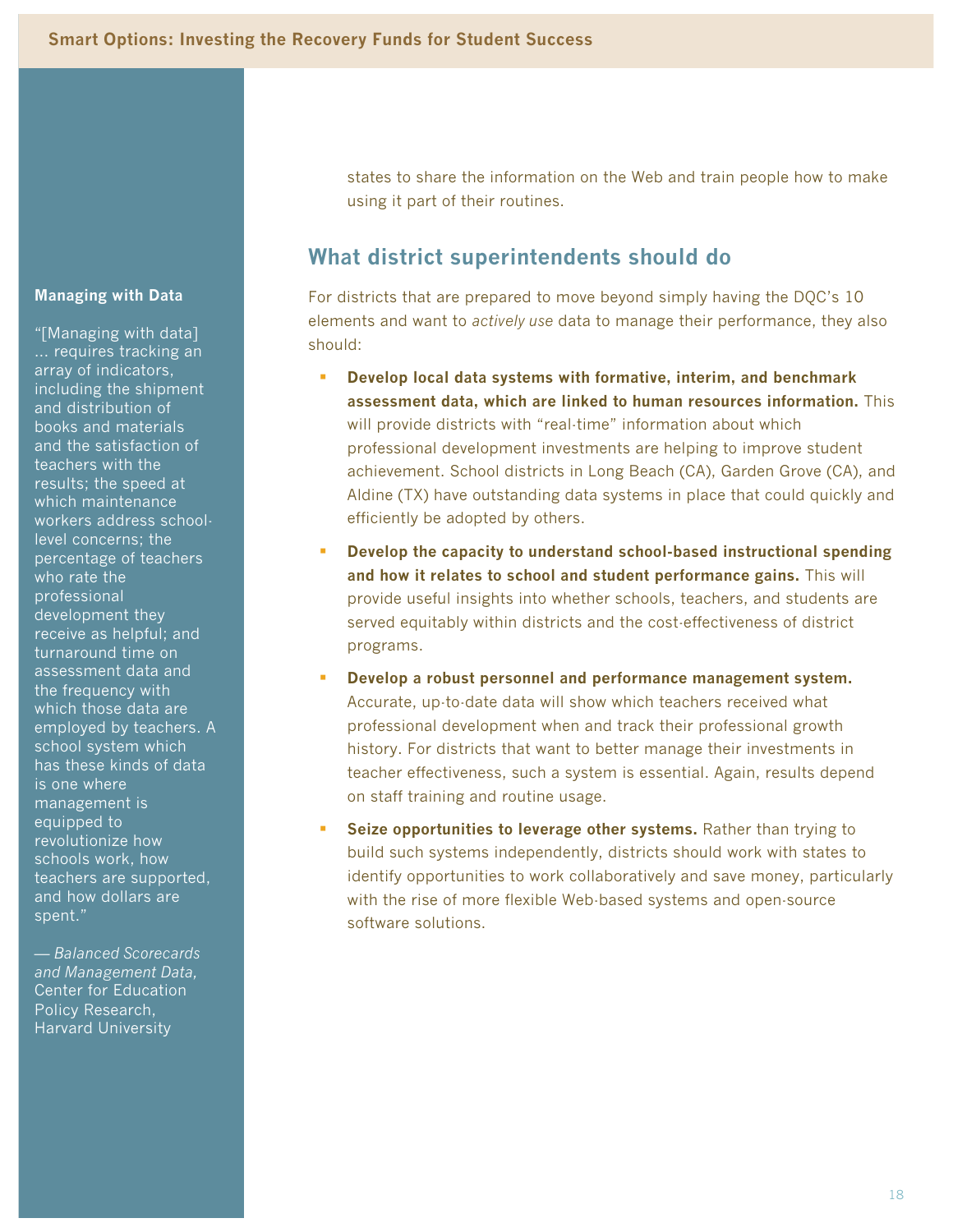



*Source: Data Quality Campaign*

# **The benefits**

The benefits to stakeholders for districts and states that go beyond the 10 essential elements and put in place robust data, information, and management systems are many.

Parents will know in real time whether their child is on track to graduate from high school prepared for college and career success and how they can help.

Teachers will know whether each and every student is on track for college or careers and, if not, how they can more appropriately tailor their instruction for individual students.

Principals will be able to perform more accurate evaluations and customize teachers' professional development plans accordingly. As important, when a new student arrives at a school, principals and teachers will know his/her educational history.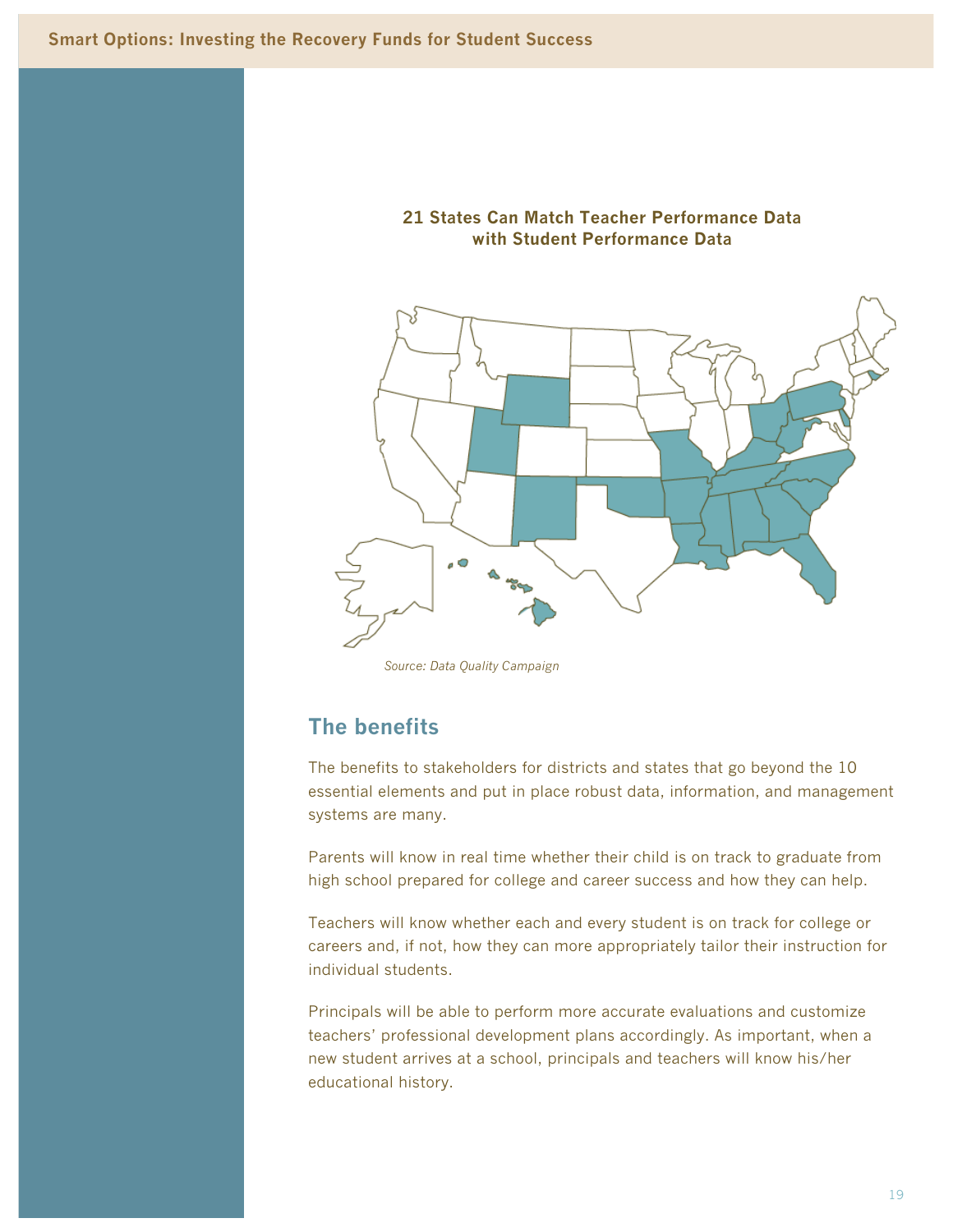Districts will know where their best teachers are, where they came from and where they go, and which investments make the most difference for students. With this information, they can better pinpoint what successful schools are doing differently.

Policymakers will be able to measure the effectiveness of teachers and schools, using growth in student achievement in addition to absolute proficiency measures.

And the public will know how their local schools are doing, whether their graduates are prepared for college and careers, and whether investments and improvement strategies are making a difference.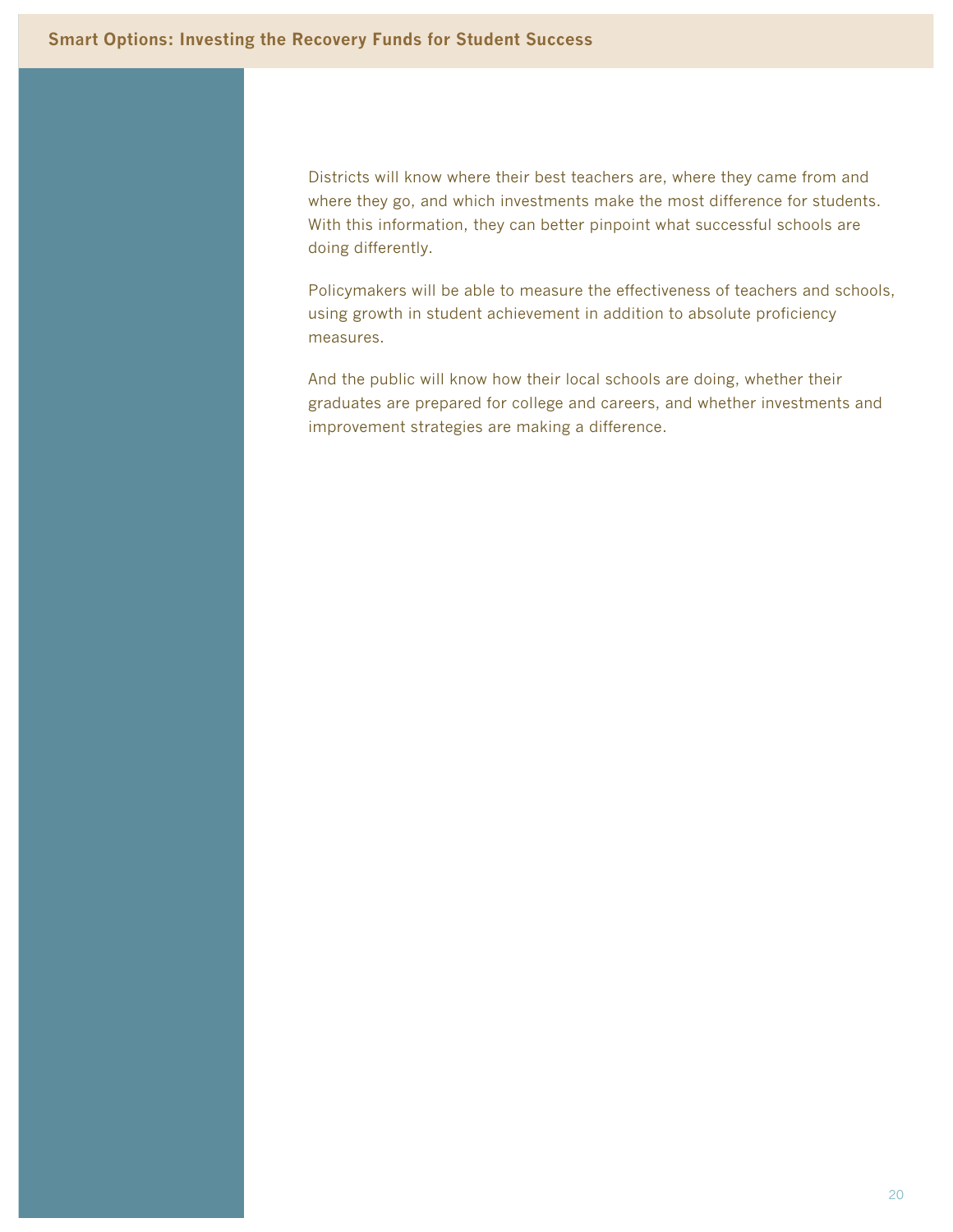### **Tenure's Impact**

"Currently, tenure policies do not play a role in ensuring that all students have access to effective teachers. Rather, they reinforce the chances that students in highpoverty schools will be assigned chronically ineffective teachers."

— *Teacher Turnover, Tenure Policies, and the Distribution of Teacher Quality: Can High-Poverty Schools Catch a Break?* Center for American Progress, December 2008

# **PRIORITY 3: CONDUCT MEANINGFUL TEACHER EVALUATIONS**

# **The big idea**

By January 2012, every state and school district will have a meaningful teacher evaluation system that can provide differentiated supports and rewards to teachers based on their performance, with at least 50 percent of teacher ratings based on how much teachers contribute to students' academic progress over time.

# **Why action is essential**

Teachers matter more for student learning than anything else schools do. And a meaningful teacher evaluation system is the bedrock of a strong, continuously improving teaching corps. Today, virtually all teachers receive some form of evaluation. But in practice, nearly 100 percent of them earn "satisfactory" ratings after minimal observation, and teachers rarely receive useful and timely feedback about what they can do to improve. As a result, the evaluations are largely meaningless. A January 2008 report by the Washington, DC-based Education Sector concluded: "A host of factors … have resulted in teacher evaluation systems throughout public education that are superficial, capricious, and often don't even directly address the quality of instruction, much less measure students' learning."

An important first step toward supporting teachers' growth and development and ensuring all students have access to high-quality instruction is to develop fairer, more accurate, and more useful measures of teacher effectiveness that can be agreed to by teachers, school system leaders, and researchers.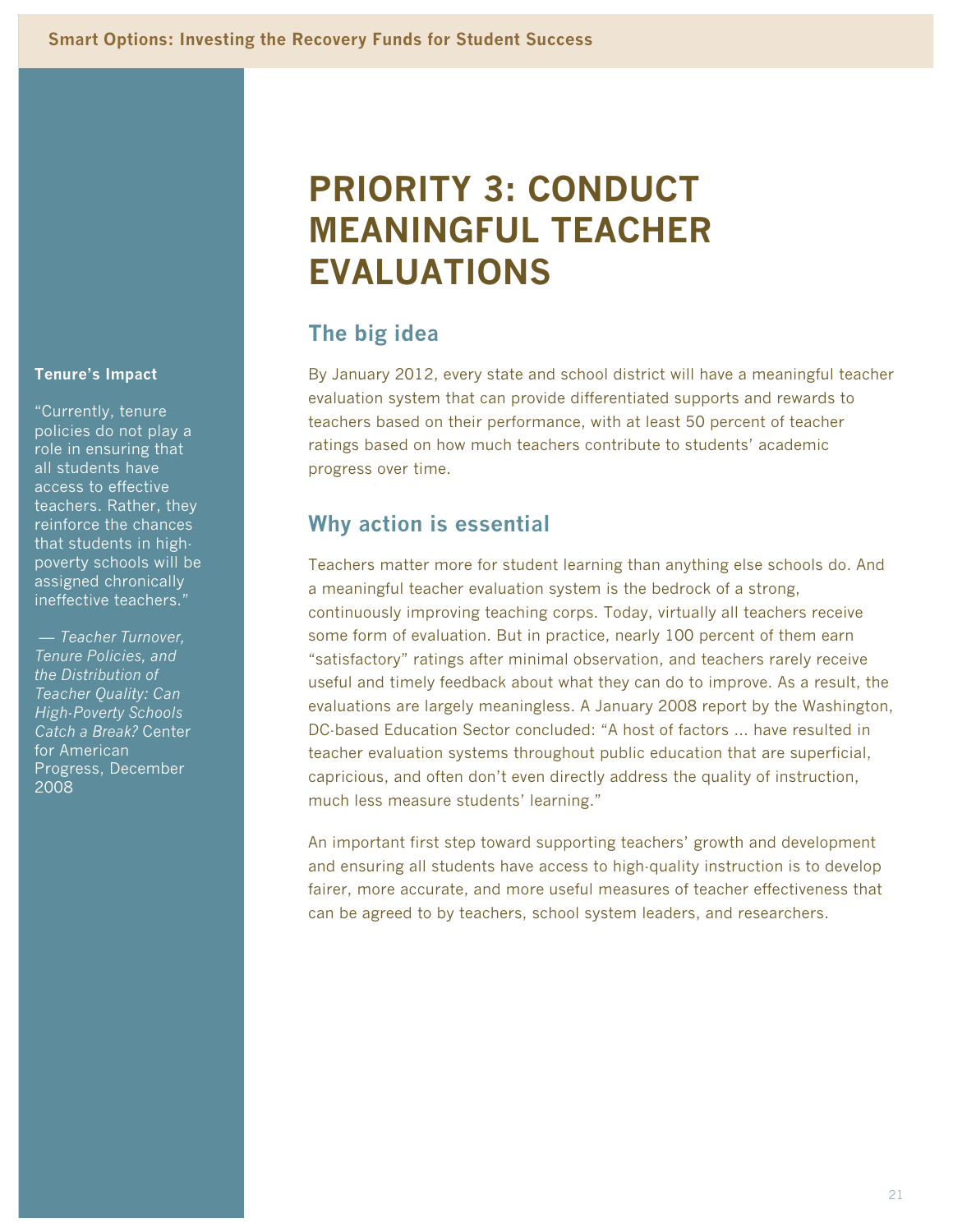



\*As required by collective-bargaining contracts.

*Source: Education Sector analysis of data from the National Council on Teacher Quality, "Teacher Rules, Roles and Rights," www.nctq.org/cb/* 

## **Evaluation Requirements of Tenured Teachers in the 50 Largest U.S. School Systems\***



\*As required by collective-bargaining contracts.

*Source: Education Sector analysis of data from the National Council on Teacher Quality, "Teacher Rules, Roles and Rights," www.nctq.org/cb/* 

## **What governors and state chiefs should do**

States should focus on creating the architecture to support meaningful teacher evaluations but leave it to districts and school leaders to ultimately evaluate teachers. Specifically, states should:

 **Require district-level teacher evaluations to meet minimum standards**. This should include basing the majority of teachers' evaluations on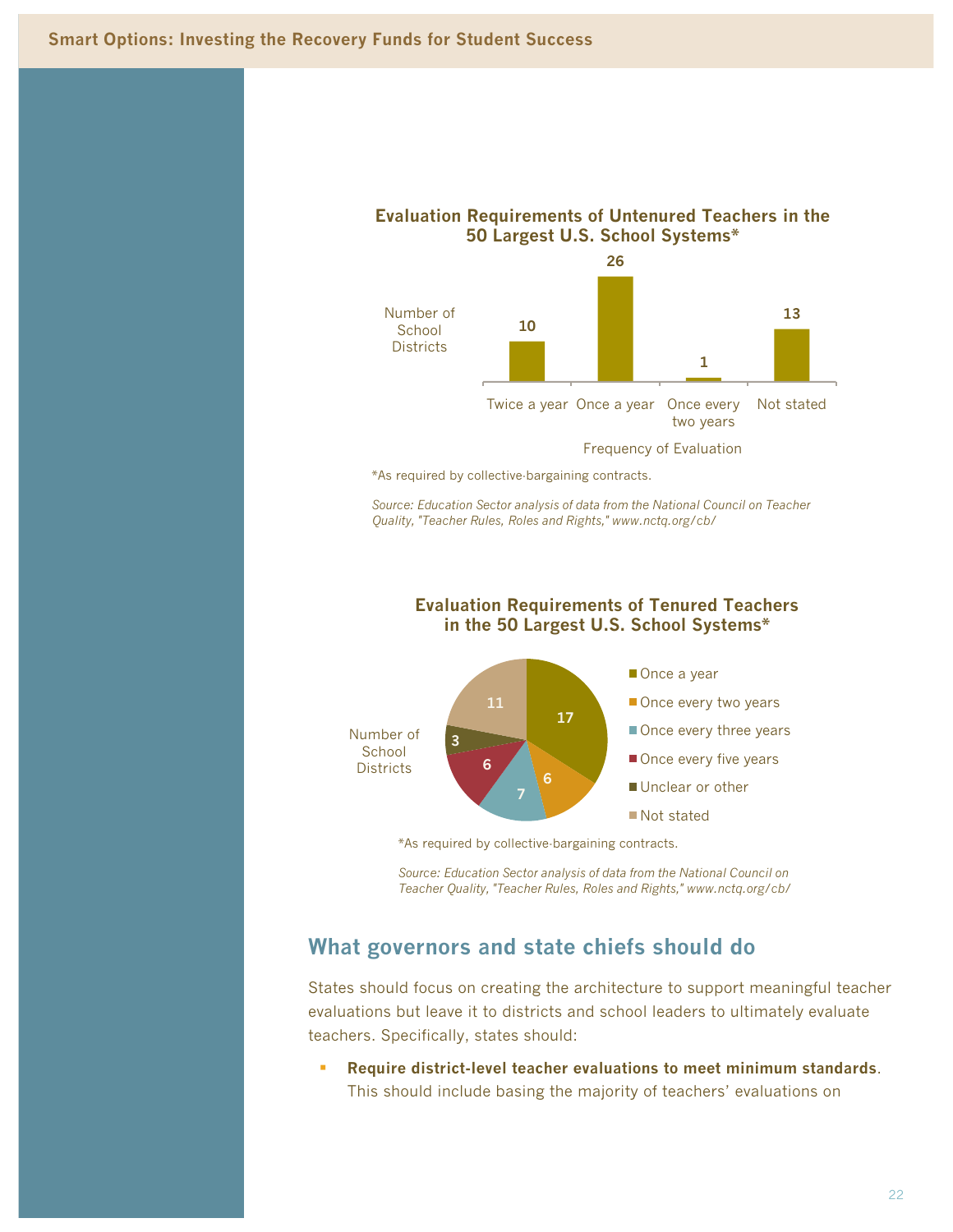A report from the nonprofit Education Sector finds that a few school systems and programs are using Charlotte Danielson's system of teaching standards and rubrics, or others like it, to more objectively measure teacher effectiveness. Among them:

– The Teacher Advancement Program (in 180 schools with 60,000 students);

– Connecticut's Beginning Educator **Support and Training** Program;

– The Cincinnati and Toledo, OH, teacher evaluation models; and

– The National Board for Professional Teaching Standards, which offers advanced certification to experienced teachers on a voluntary basis.

*— Rush to Judgment: Teacher Evaluation in Public Education,* Education Sector, January 2008

student learning gains over time, identifying a rubric of effective teaching practices, and providing teachers with more fine-grained feedback than "satisfactory" or "unsatisfactory."

- **Require districts to report the distribution of teachers across each ratings category.**
- **Require that tenure and retention decisions be tied to performance evaluations.**
- **Coordinate cross-district training of principals and other school leaders in how to conduct and use high-quality teacher evaluations.**
- **Use the system to identify the most and least effective teachers.** The top performers should serve as models and be compensated accordingly, while the bottom performers should receive targeted help. While current evaluation systems often place as many as 95 percent of teachers at the same performance level, the new systems should provide more differentiation, perhaps up to 20 percent of teachers at each level.
- **Provide incentives for the most effective teachers to teach in the schools where students need them most.**

# **What district superintendents should do**

- **Districts must create fairer, more accurate, and more useful teacher evaluation systems, developed with teachers and their unions.** The evaluations should comprise four elements: a description of what good teaching looks like (codified in an evaluation "instrument"), a measure of how much the teacher has contributed to student learning over time, a regular evaluation process during which teachers are observed and receive specific advice about what to improve and how, and meaningful follow-up in the form of targeted professional development and support. An accurate and useful evaluation system can provide the foundation for promoting effective teachers, helping more teachers to improve, and dismissing teachers whose practice does not improve even with support. All teachers deserve the opportunity to receive meaningful, ongoing feedback so they can improve in their profession. The days of the once-ayear, quick classroom visit must end.
- **Reform their district's transfer and seniority policies.** Districts also can ensure that schools serving large proportions of low-income students and students of color have equitable access to effective teachers by working with their unions to protect these schools from being forced to hire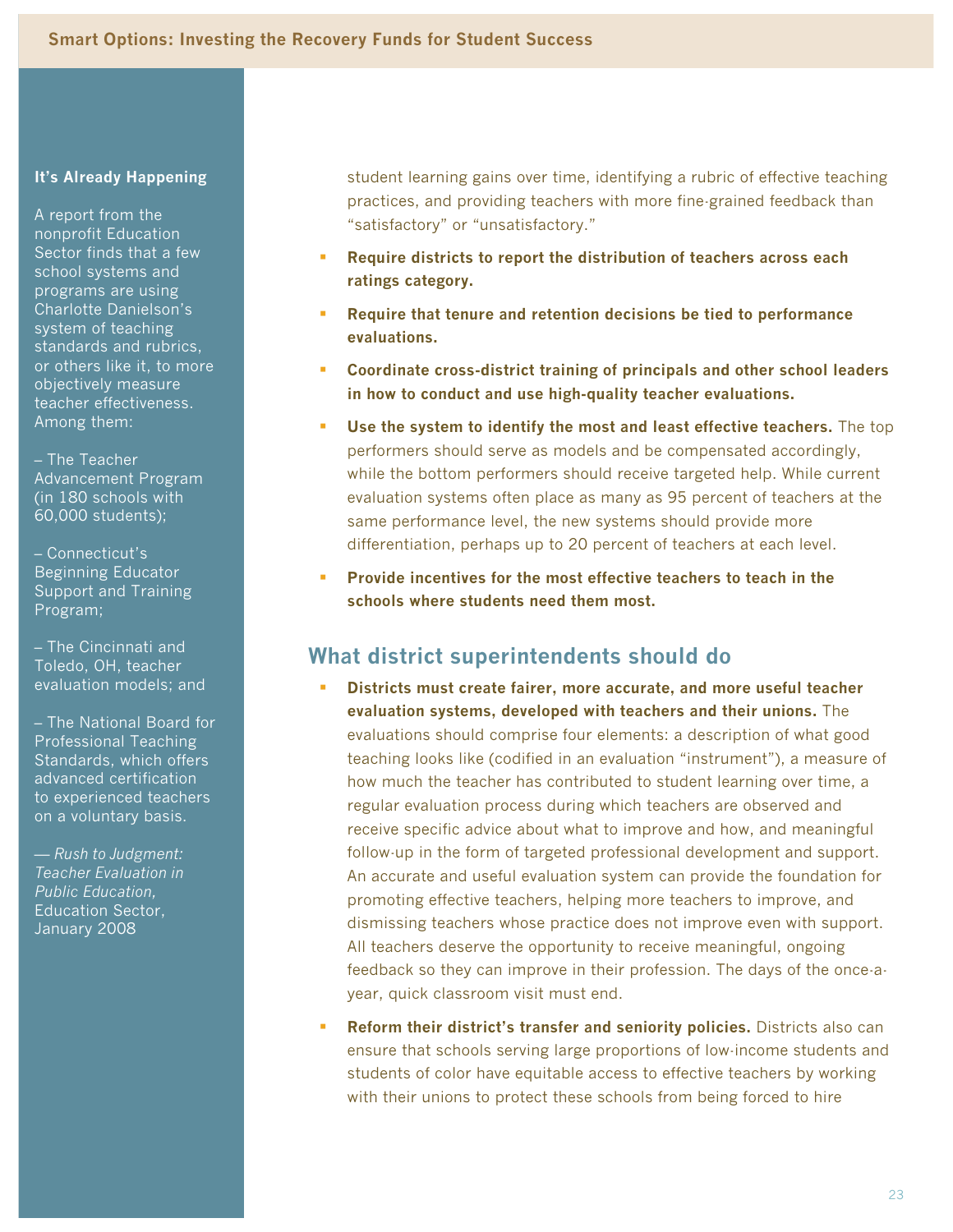Chicago and Houston are among the districts that follow the principle of "mutual consent" in placing teachers, which means a teacher and school must both agree to a match in all cases. This has eliminated the process of "bumping," in which senior teachers who have lost jobs at one school are "slotted" into a vacancy at another school, displacing a less senior teacher who may be more effective.

## — The New Teacher Project

Charlotte-Mecklenburg (NC), one of the highestperforming urban systems in the country, now makes layoffs in Title I schools based on performance, not seniority.

— The New Teacher Project

teachers based solely on seniority or to accept teachers whom they don't want to transfer into the school.

- **Create a meaningful "baseline" of teacher performance.** An outside provider could evaluate a subsection of a district's teachers against a meaningful standard. Principals could participate in this review to learn how to conduct meaningful evaluations themselves.
- **Train teachers in the new system.** Strong communication with teachers, teachers unions, and school leaders is essential to reinforce that the primary purpose of the new evaluation approach is to support teachers' professional growth rather than to punish.
- **Revamp professional development.** Pay for "release time" for new teachers to focus on growth opportunities identified in the evaluations, and for "master teachers" to support them through individual coaching and classroom feedback.

Again, rather than trying to build such systems independently, states and districts should look for opportunities to collaborate and be more efficient in developing these new approaches to evaluation and training.

# **The benefits**

Meaningful teacher evaluations will provide benefits at all levels of the K–12 public system. Students and parents will gain from the improved effectiveness of their teachers and can be more confident that truly ineffective teachers will not remain in the classroom.

Teachers will gain enormously from the targeted support and professional growth opportunities provided by such a system. They will be rewarded and compensated for excellence; districts can target their funds to pay their most effective teachers more. They will be supported to improve, based on a system that is fairer, more objective, and more transparent. Good teachers, more than anyone, want to work alongside equally committed and effective colleagues.

School leaders will benefit from having a systematic way of tracking and supporting each teacher and placing teachers where they are needed most across grades and classrooms.

Districts will gain new knowledge about how to recruit, develop, and reward talent and how to create incentives for their best teachers to remain in the profession and teach where they are needed most. States will benefit as the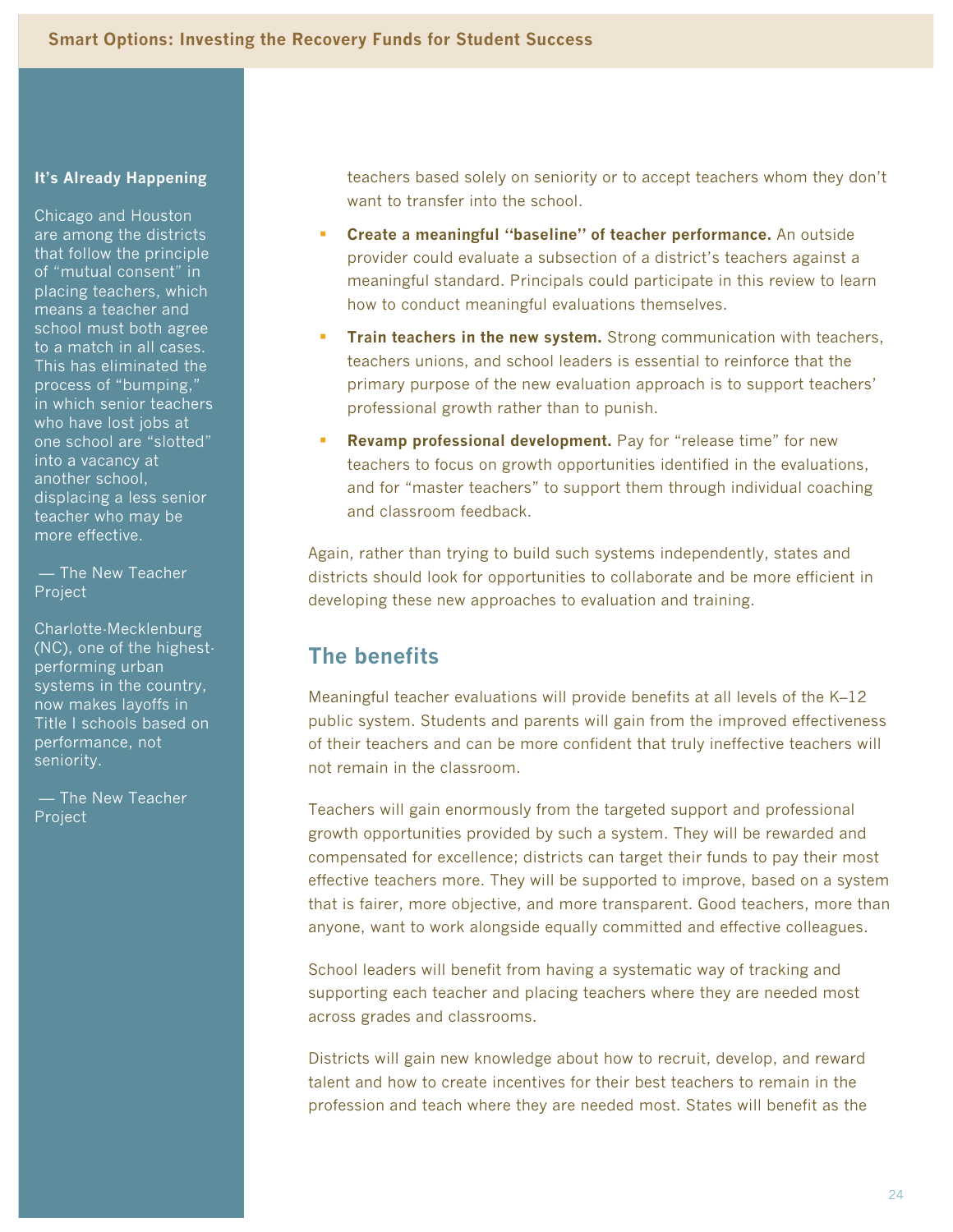overall teaching corps continuously improves. And the overall education system will benefit as meaningful teacher evaluations reinforce the effective use of data to improve instruction and guide decisionmaking.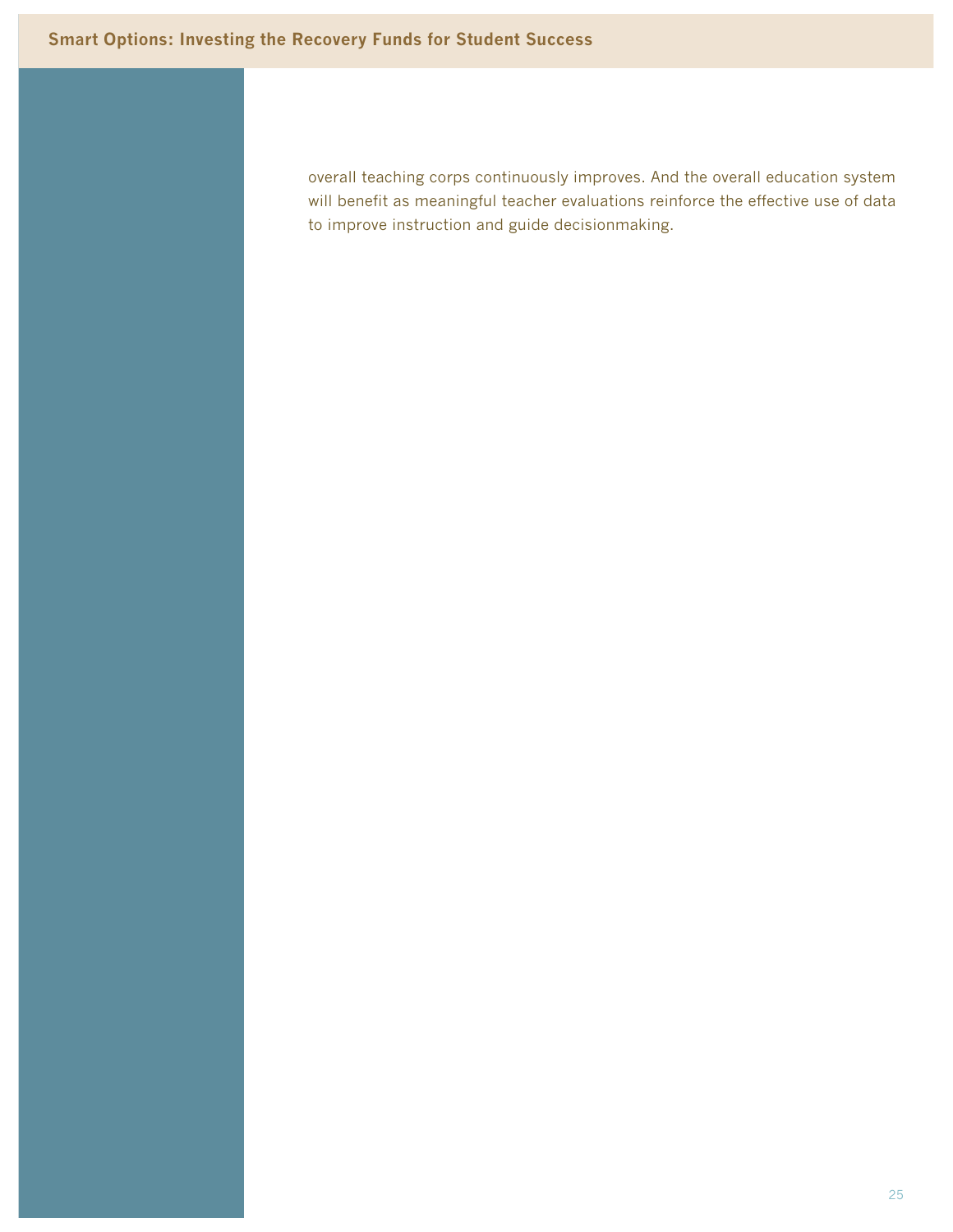## **The Turnaround Challenge**

"Despite steadily increasing urgency about the nation's lowest-performing schools — those in the bottom 5 percent efforts to turn these schools around have largely failed. Marginal change has led to marginal (or no) improvement."

— *The Turnaround Challenge,* Mass Insight Education & Research Institute, 2007

# **PRIORITY 4: TURN AROUND LOW-PERFORMING SCHOOLS**

# **The big idea**

By January 2012, every state will have begun a more focused and rigorous effort to close and turn around 5 percent of its worst-performing schools. By 2012, at least 500 of these schools nationwide will have been replaced with new, higher-performing schools that have dramatically different conditions and governance structures. Every state also will have created a mechanism to close its lowest-performing 5 percent of schools and reopen them as places of real learning rather than despair. In addition, every state will have begun an effort to replicate its best schools, including eliminating caps and other barriers for high-performing public charter schools and making free facilities available to charter schools and other education providers with a demonstrated track record of success.

# **Why action is essential**

President Obama and Secretary Duncan have made it a priority to turn around the lowest-performing schools as part of the recovery package. As they have so powerfully noted, nearly 5,000 schools (or about 5 percent of all U.S. public schools) are now in at least Program Improvement 5 status, meaning they have failed to meet even the minimum objectives for achievement and improvement over at least five years. We are not talking about schools that have failed to make Adequate Yearly Progress for one or two student groups in one or two grades or subjects. Rather, our focus is on schools that year after year have denied the vast majority of their most vulnerable students a fair shot at success. Continuing this level of neglect is morally unconscionable, and we must provide a new start for these students.

Under current law, schools in Program Improvement 5 status have been required to develop a corrective action plan with their district that is approved by the state. To date, the vast majority of districts and states have chosen the path of least resistance — instituting a new curriculum, bringing in outside experts, changing the principal, or developing a new program. But these minimal efforts have been far more about preserving the status quo than making the changes necessary to create meaningful opportunities for students.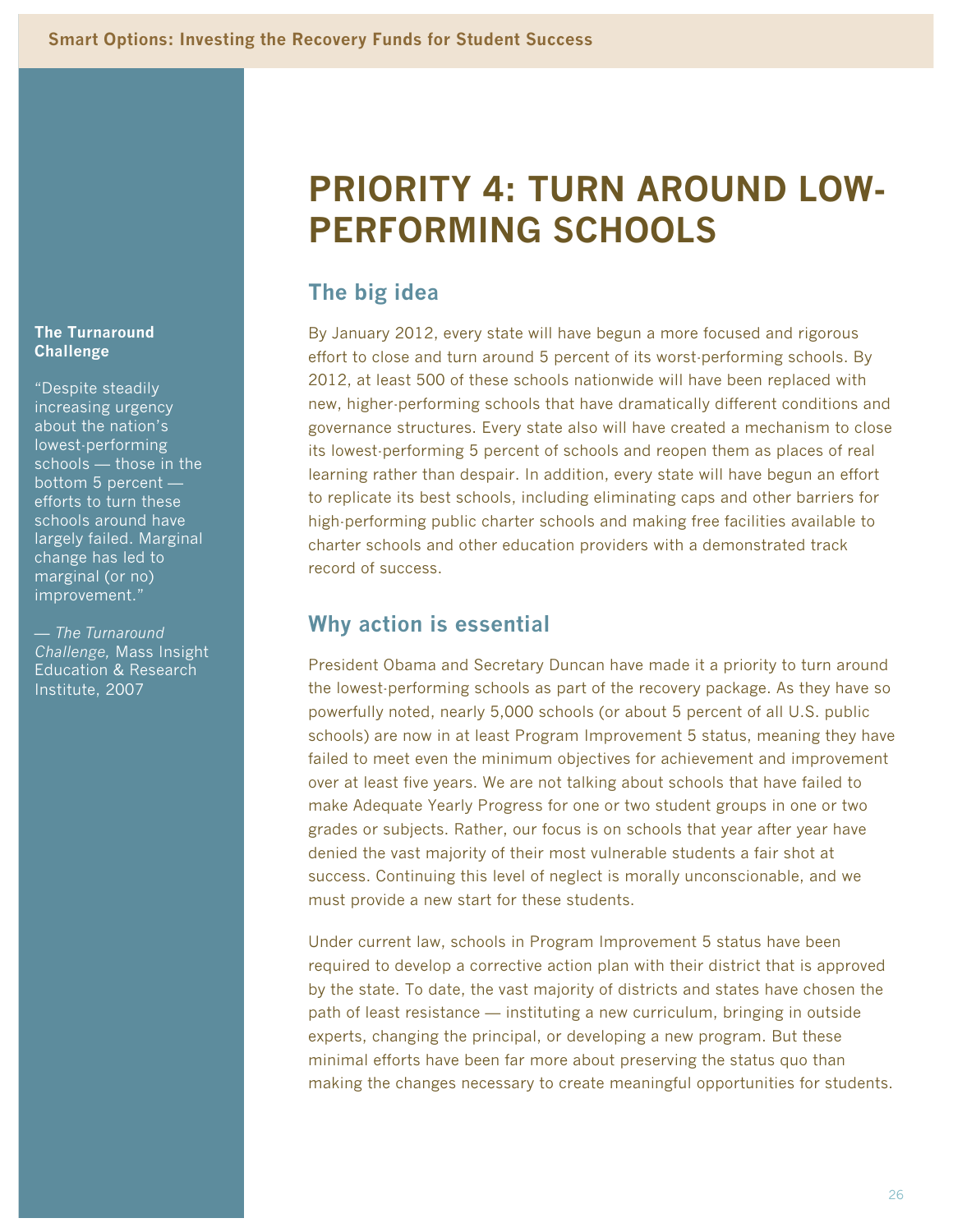The Recovery School District (RSD) is a special school district administered by the Louisiana Department of Education. Created by legislation passed in 2003, the RSD is designed to take the state's lowestperforming schools and transform them into successful places for children to learn. Students in these schools benefit from an extended school day, a managed curriculum to ensure that students are taught to grade-level standards, and a sweeping classroom modernization program.

Initial results from the first set of RSD schools in New Orleans have been promising: 4th and 8th graders in the RSD schools posted bigger gains in several categories of state tests this past year than their peers statewide, a first for New Orleans students.

The children in these schools deserve much better. Moreover, the track record of high-performing schools serving high-poverty students, such as the Knowledge is Power Program (KIPP), Uncommon Schools, Yes Prep, Green Dot Public Schools, and Aspire, as well as other high-poverty/high-performing traditional public schools such as the Education Trust's "Dispelling the Myth" award-winners, demonstrate what is possible. The infusion of ARRA funds provides the chance to focus substantial resources to begin to dramatically transform these 5,000 schools — and, in the process, prove that all children can learn at high levels even under the most challenging conditions, with the right leadership, faculty, know-how, and culture.

## **States Opt for Easiest Restructuring Options**

Percentage of schools choosing options other than replacing staff, contracting with outside organizations, reopening as a charter, or state takeover, 2006–07



\*Percentages in Maryland and Ohio include non-Title I schools as well as Title I schools; these states require both types of schools to implement restructuring.

*Source: Center on Education Policy*

# **What governors and state chiefs should do**

Bold, dramatic, comprehensive, immediate change is needed in these schools for these students. States need to:

 **Aggressively close poor-performing schools and replace them with new high-performing schools.** States must be much more proactive in this area by refusing to allow chronically underperforming schools to continue operating indefinitely. They should identify, close, and replace at least 10 schools in Program Improvement 5 status each year. Depending on the state, implementation may require coordination among the governor, state chief, and/or state board.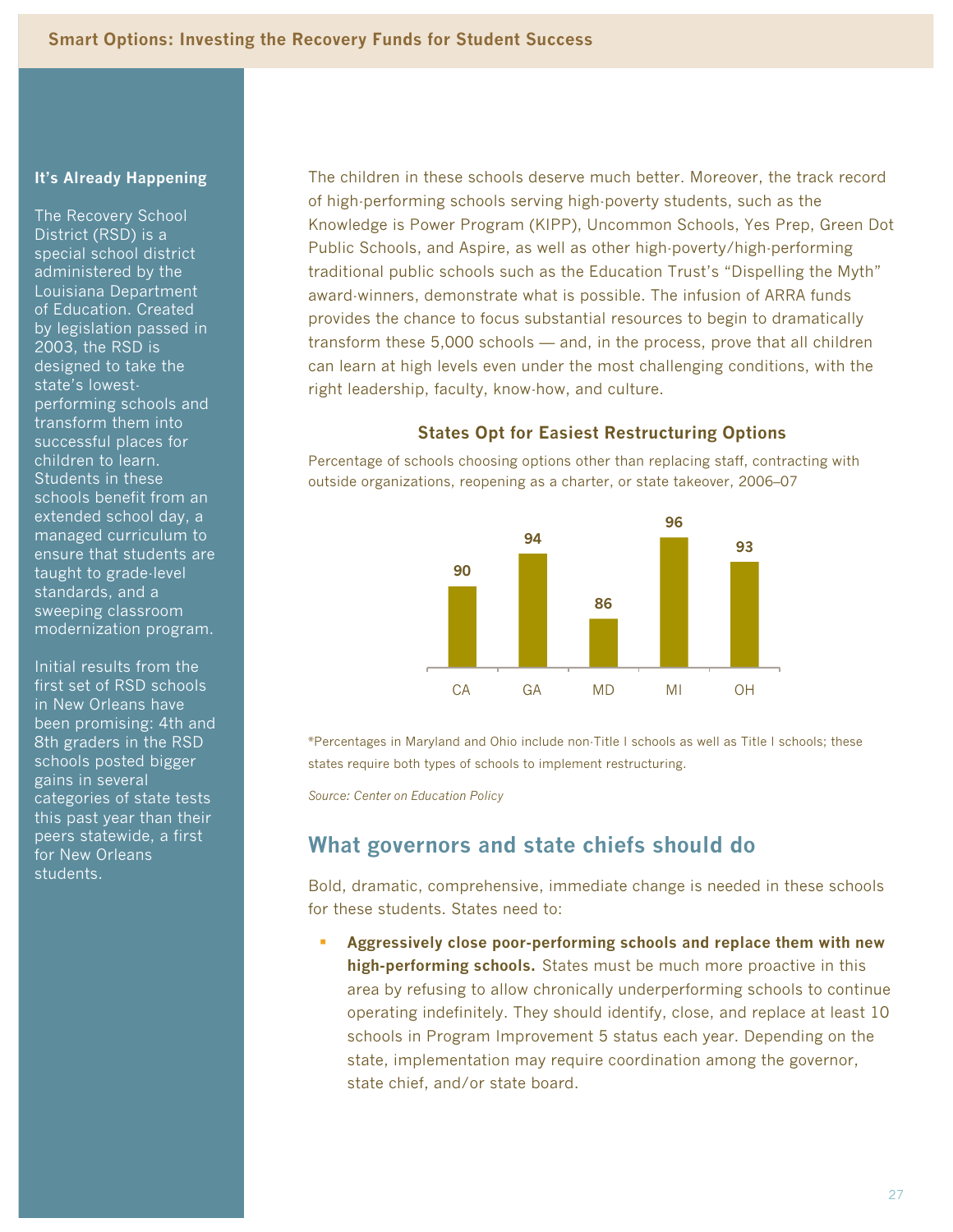Chicago and New York City are among the bigcity districts that have used mayoral control and strong accountability systems to drive needed changes.

New York, for instance, has closed more than 80 chronically lowperforming schools and replaced them with more than 350 new small schools. As of the 2007–08 school year, all of the city's 1,500 schools have vastly expanded flexibility over staffing, budgets, and program.

Chicago is totally reconstituting eight of its worst schools, and 139 schools have varying levels of autonomy in exchange for greater accountability. Students in these schools are gaining academically at nearly twice the rate of the school system average.

- **Change the conditions to help the new turnaround schools best serve students — combining autonomy with accountability.** Use existing takeover laws to change the conditions under which the new schools operate. These replacement schools would either be public charter schools or other schools with the same level of flexibility, autonomy, and accountability. Specifically, local school leaders must have authority over who teaches in their building, how they spend resources, and how they structure the school day and year. This will require states to free these schools from the majority of state codes and restrictive provisions in union contracts. In return for this autonomy, states must hold these new schools accountable for results through transparent performance contracts that spell out expected student achievement gains. This level of transformation is fundamentally different from previous state takeovers, which changed governance but not the operating conditions of schools; this time, states need to change both by providing flexibility and holding people accountable for results.
- **Create options for successful innovation.** Invite school districts or highperforming public charter organizations to develop these new schools in local "Turnaround Zones." In addition, consider creating a separate statewide "Governor's District," similar to the Recovery School District in Louisiana, to take over and transform the state's lowest-performing schools. In cities with heavy concentrations of failed schools, states also may want to develop a contract with the mayor to assume management responsibility for the new schools. States could coordinate with other state agencies to focus efforts in these zones beyond education, including economic development, health, and law enforcement.
- **Eliminate statewide caps and reduce barriers.** Given the magnitude of the need, scale is essential. States should eliminate the barriers for proven high-quality school operators, including public charter schools. States should lift the cap on public charters, give them free access to facilities, and/or provide planning and transition funding for the new school. To help ensure a sufficient supply of well-qualified educators for these turnaround schools, states should expand high-quality, alternative certification efforts. Finally, states should provide financial and other incentives for the best operators to expand and serve more students. For instance, states could aggregate school improvement and other funds to encourage high-quality schools to replace the schools being closed.
- **Be transparent with results**. Identify and make publicly available the list of all schools that are in Program Improvement 5 status, as well as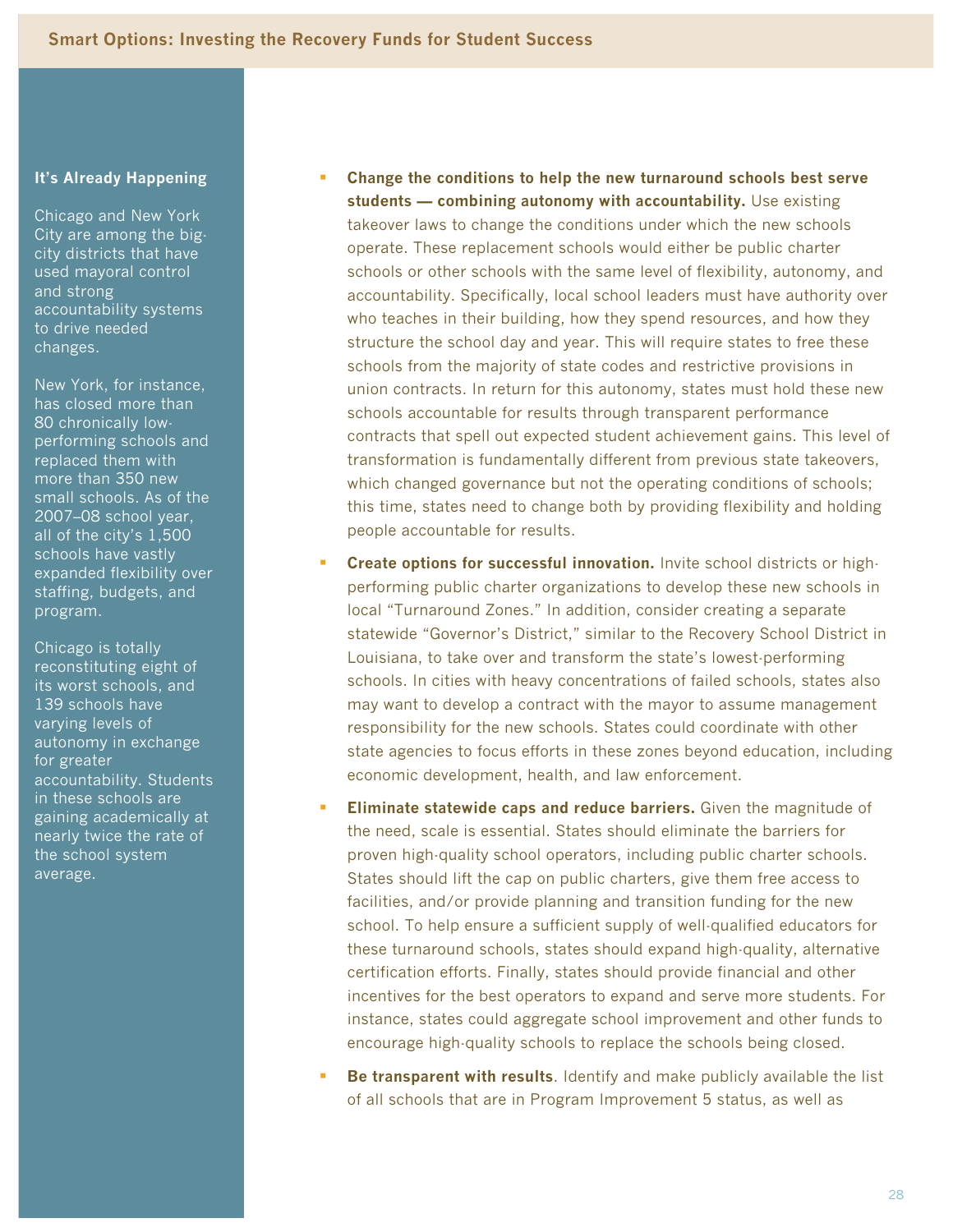In 2007, the Los Angeles Unified School District turned over Locke High School to Green Dot Public Schools in response to a petition by teachers. The charter school operator has since transformed the oncefailing school into six small college preparatory schools. Although no test score and graduation data are yet available, the six new schools have seen significant improvements in discipline, attendance, and student engagement.

Overall, the city's 18 Green Dot schools have significantly outperformed state and local averages on measures such as high school graduation, the state's Academic Performance Index, and rankings among schools with comparable student demographics.

districts where at least one-third of their schools are in this category. Closely study the new schools' results over time, encourage the further expansion of successful models, and continue to close those that are not getting adequate results.

# **What district superintendents should do**

Although states can and should take the lead in creating the conditions for new turnaround schools to operate, it will be up to local districts to take advantage of the increased flexibility.

- **Close the lowest-performing schools and apply for waivers to open new ones.** Districts must be proactive in closing the lowest-performing schools and seek to develop new, high-performing schools in their place. Districts should work with outside organizations to develop and operate new schools, including new charter schools to serve students in impacted neighborhoods. Several districts, including Chicago, New York City, and New Orleans, have created public/private partnerships with nonprofit organizations to help launch many successful new schools.
- **Ensure maximum flexibility, accountability, and transparency.** Ensure that the new schools have control over their staffing, budgets, and time. This may require revising local union agreements. To ensure accountability, districts should develop transparent performance contracts for schools in the Turnaround Zone and provide more complete pre- and post-test results of all their students. And they should publicly post results of both the low-performing schools as well as those that replace them.
- **Provide the necessary supports.** New schools operating in Turnaround Zones will require support from the central office to secure facilities, identify and support new leadership, clarify enrollment options for parents and students, revise funding allocations so that resources "follow the student," provide transition funding, and facilitate the sharing of space among multiple schools in the same building. For instance, New York City has an Office of Portfolio Development and Chicago an Office of Autonomous Schools to handle functions such as these. Districts should consider aggregating a portion of the one-time recovery funds to help launch these new schools.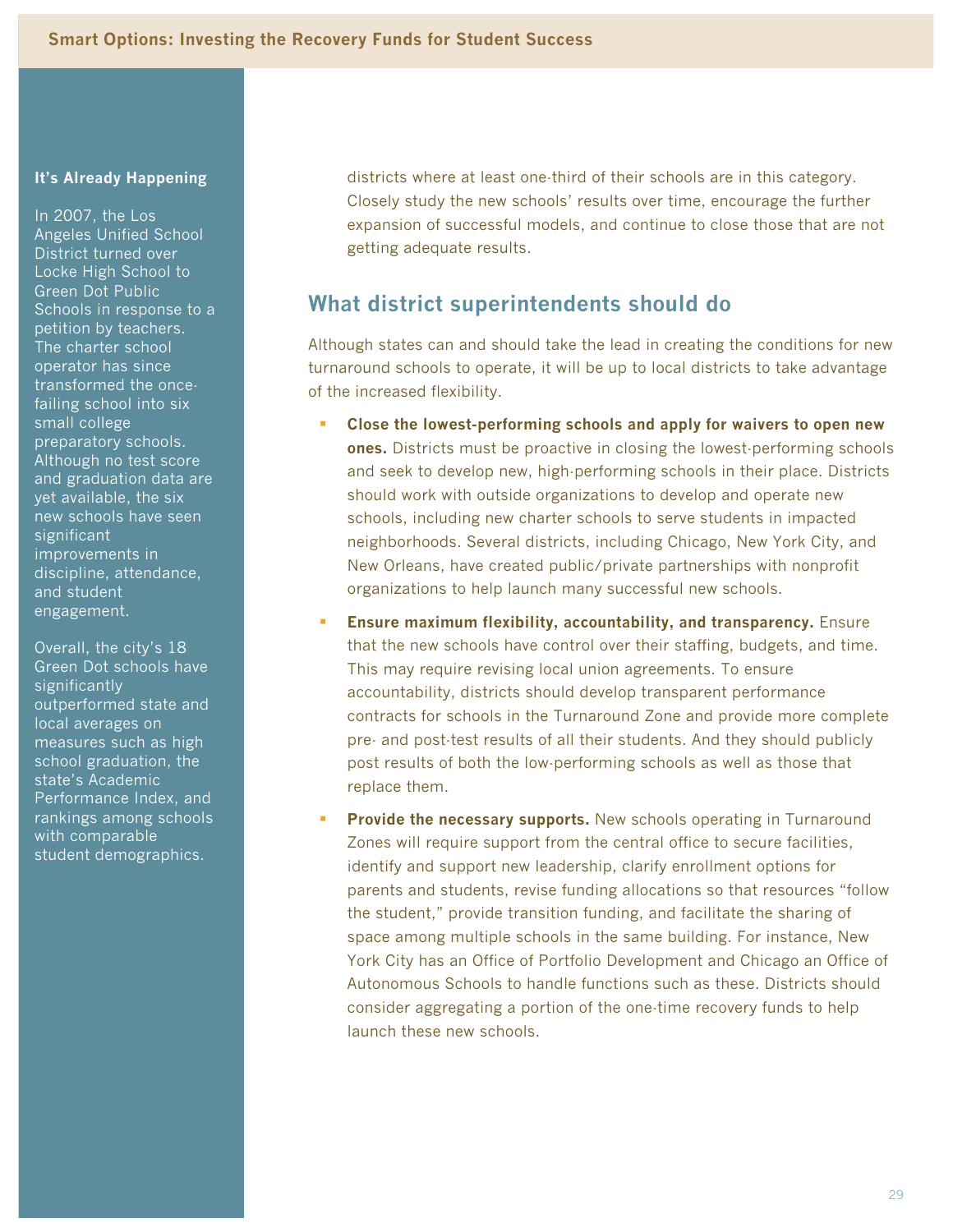# **The benefits**

Students will have high-quality educational choices, no longer stuck in schools that have demonstrably failed them for many years.

Teachers and principals will have professional work environments, freed of the red tape and bureaucratic rules that tend to stifle innovation and excellence.

States will have a structure and process for systematically closing their lowestperforming schools and opening new schools with a track record of success.

The very act of closing the worst schools and requiring new schools to prove the success of their models will send a strong signal that policymakers and state and district leaders are serious about accountability and results.

High-performing public charter schools will receive resources to expand and serve more students, as long as they continue to demonstrate strong student results.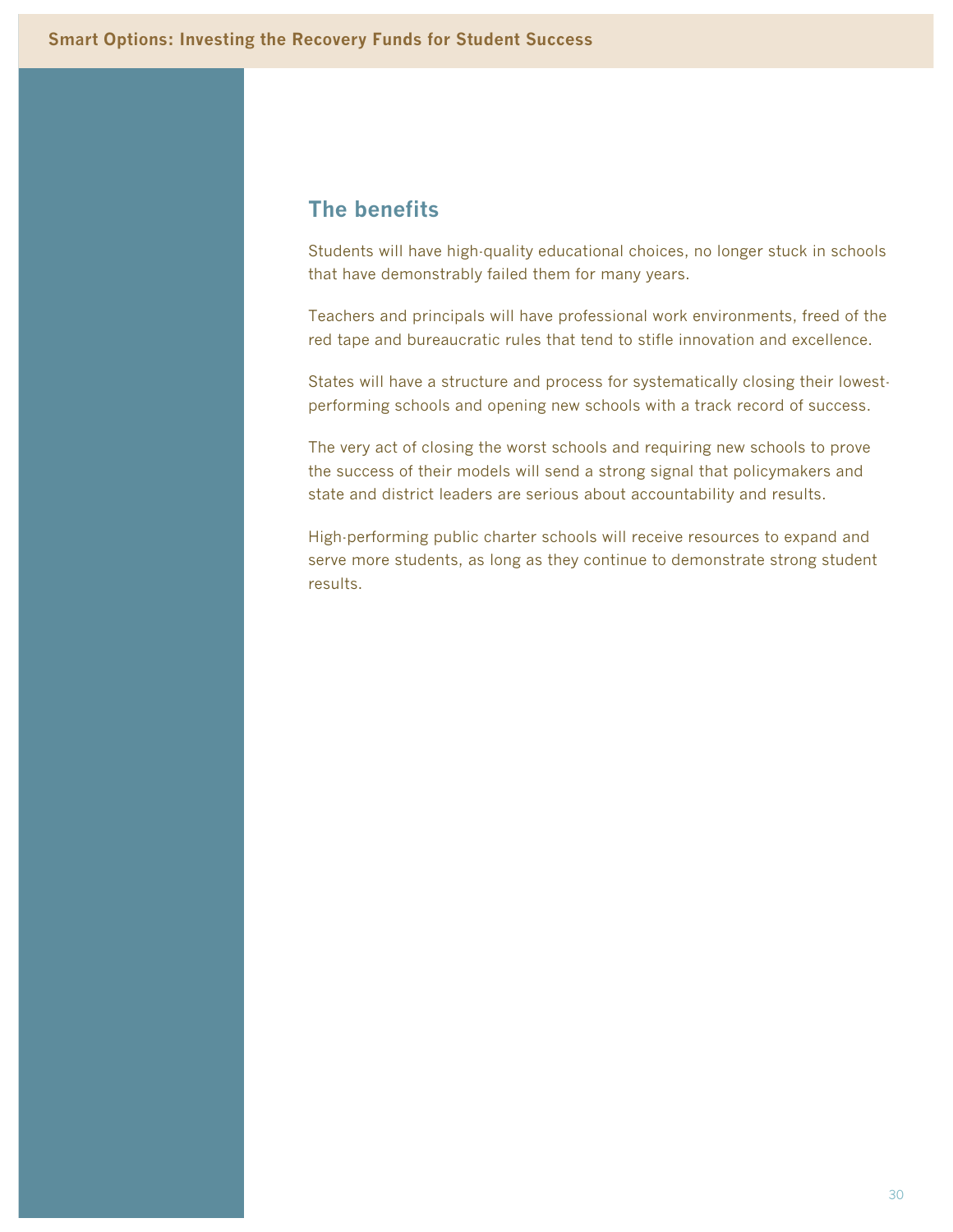Tennessee is reviewing the distribution of teachers in six urban districts by qualification and experience level, as well as the distribution of effective teachers, using data generated from the state's "value added" longitudinal data system.

A key tenet of the Knowledge Is Power Program (KIPP), one of the most successful public middle school programs in the country, is more and better use of time in school. The students in KIPP's 66 schools spend 60 percent more time in school than their counterparts in traditional schools. Achievement First, the successful 15-school network, has added 50 more days to its school year.

# **PRIORITY 5: HELP STRUGGLING STUDENTS**

# **The big idea**

By January 2012, the lowest-performing students in each state will receive additional help to accelerate their learning. These students, who are at least two years below grade level in reading, writing, and mathematics, cannot afford to wait for the more systemic, longer-term changes described in the previous sections. They have been neglected for too long. While the recovery funds are designed in large part to stabilize the adult workforce, it is equally if not more important to strengthen and stabilize quality learning environments for our neediest youth. They deserve an immediate boost.

# **Why action is essential**

Despite some islands of excellence and gains in some subjects and grade levels, achievement gaps among children of different races and classes remain huge and tend to grow with additional years of schooling. For example, white students in the 12th grade are, on average, four years ahead of their African-American peers. Barely half of African-American and Latino students graduate from high school, compared to 78 percent of their white counterparts. Less than 10 percent of the incoming freshmen at the most selective colleges come from families in the lower half of income earnings.

We know, however, that good teaching can overcome these challenges. In Dallas, for instance, students who had three consecutive years of effective teachers improved their mathematics test scores by 21 points. And four years in a row with a top-quartile teacher is enough to close the African-American– white test score gap. The achievement gap, in reality, is an opportunity gap that must be closed.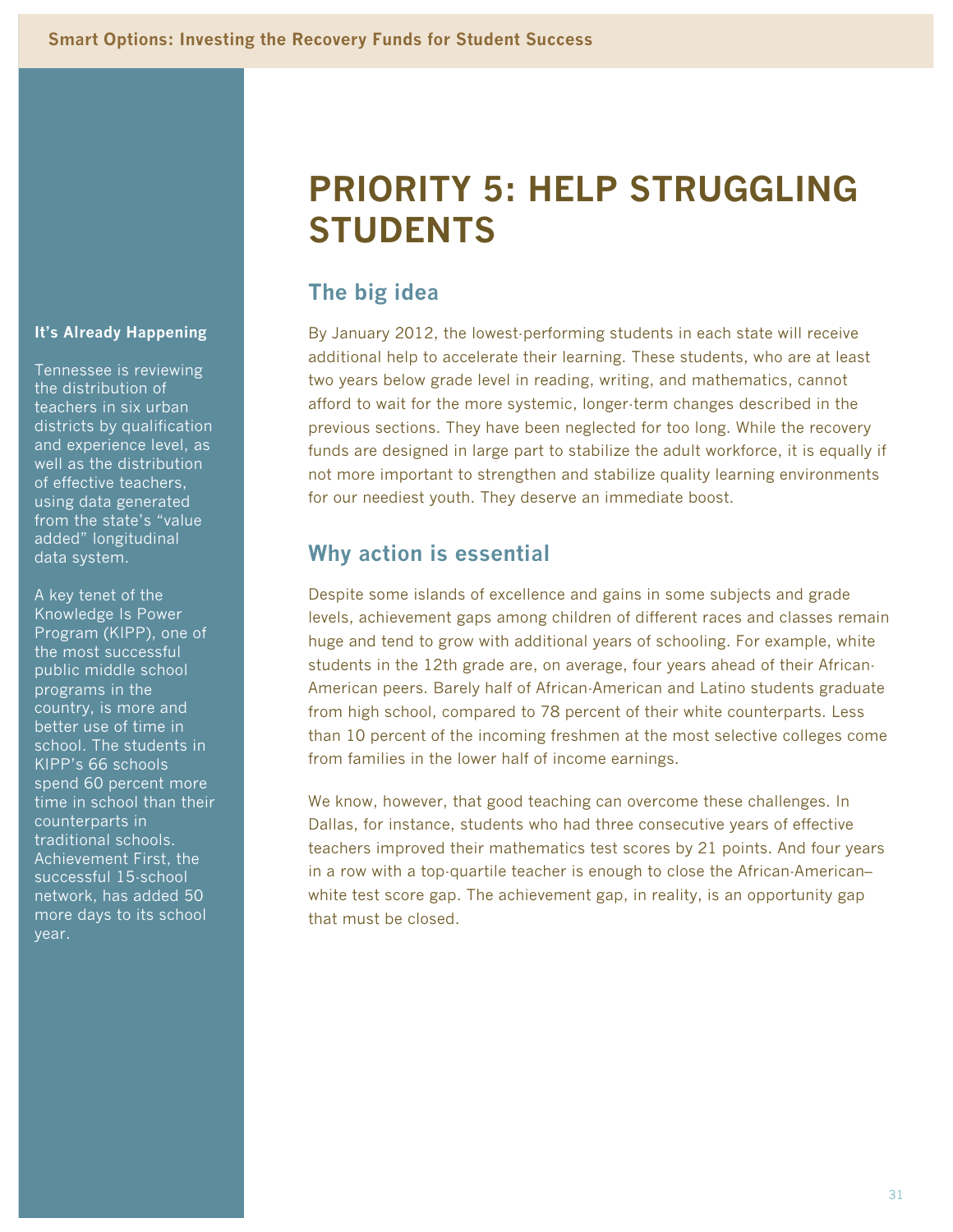## **Effective versus Ineffective Teachers: Percentage of Students Passing 7th Grade Math Exams**



*Source: Sitha Babu and Robert Mendro, "Teacher Accountability: HLM-Based Teacher Effectiveness Indices in the Investigation of Teacher Effects in a State Assessment Program," AERA Annual Meeting, 2003* 

## **What governors and state chiefs should do**

All students, including the lowest-performing, will benefit from the actions described in the previous sections, which address the U.S. Department of Education's "four assurances" required for states to receive additional State Fiscal Stabilization Fund dollars.

States can use these one-time funds to provide the students who are farthest behind with more targeted and immediate assistance. They cannot afford to wait for all the systemic changes to take effect. States need to find ways to use the recovery funds to pair the highest-performing teachers with the lowestperforming students and provide these students with more time to meet high standards as soon as possible. Specifically, states should:

- **Expand learning opportunities for our highest-need students through a longer school day and year.** For example, Massachusetts' Expanded Learning Time initiative has helped many low-performing schools meet their targets under the federal No Child Left Behind Act by extending learning at least 300 hours for more than 13,500 students.
- **Create a mechanism for districts to establish a "9th grade teaching corps" that provides significant financial incentives to the most effective teachers to work in 9th grade in Title I schools.** One of the most effective ways to raise high school graduation rates is to improve the transition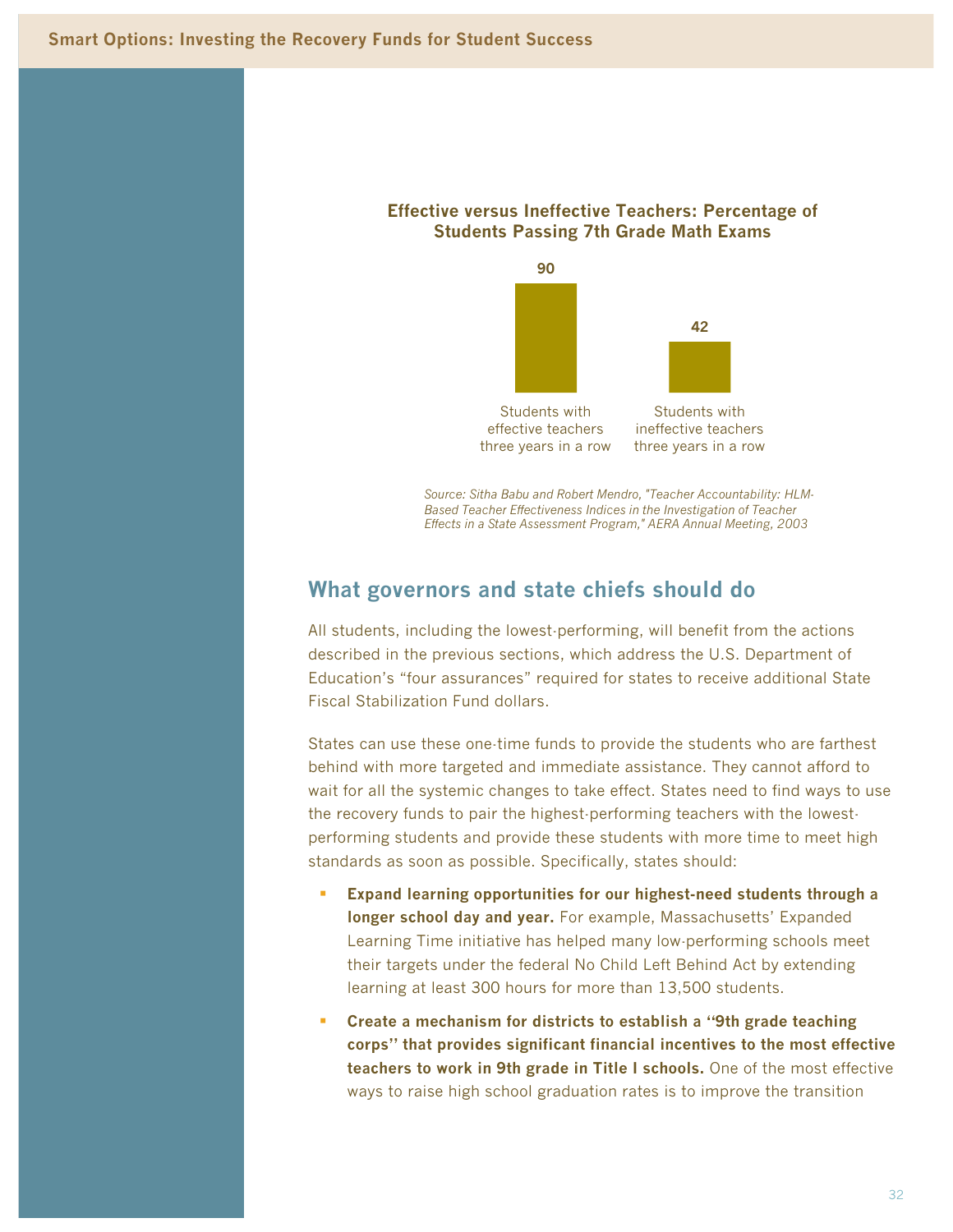The Guilford County, NC, public schools have seen promising results from the first two years of an incentive-pay program (Mission Possible) that provides one-time recruitment incentives as large as \$10,000 and performance bonuses ranging from \$2,500 to \$5,000 for effective teachers willing to work in the district's lowestperforming schools. Teacher and administrator turnover has decreased, the percentage of schools meeting their targets under the No Child Left Behind Act has increased, and teachers report more positive working conditions. Half of Mission Possible schools had larger increases on state tests than non-Mission Possible schools from 2005–06 to 2006–07.

from 8th to 9th grade. The best teachers, however, now tend to teach 12th grade, electives, and honors courses, often leaving the least effective teachers with the students who need them most.

- **Provide incentives for effective teachers to teach in high-need schools.** Studies show that even using proxy measures of teacher quality, students in schools with high concentrations of low-income students and students of color typically have more inexperienced teachers who are less likely to have a major or minor in the subjects they teach than teachers in lowneed schools. States should work with districts to use the one-time funds to provide incentives over a multiyear period to help ensure the neediest students are benefiting from the best teachers.
- **Use Open Educational Resources (OER) to create alternative pathways for students who are behind academically or have special needs.** These digital instructional materials are distributed online. They include online courses and tools carrying a flexible license, such as Creative Commons, which permits sharing, downloading, adaptation, and redistribution. A one-time state investment to develop OER reduces both the cost of learning materials and the recurring costs of their maintenance or replacement. Some states already are using these tools as the basis for course-credit recovery programs, remediation, and acceleration, and a growing number of districts are using them for English language learners and students with learning disabilities.

## **What district superintendents should do**

- **Create a "learning stabilization" program** that puts effective teachers with the best tools in front of the lowest-performing students for more learning time, including summer learning academies and extended days. Pittsburgh is beginning such a program this summer, focused on boosting middle school literacy.
- **Expand schoolwide learning opportunities for our highest-need students through a longer school day and year.** If our most disadvantaged students are going to catch up and achieve at world-class levels, they need more time to get there. The KIPP schools are the best known of many good examples of schools that are providing students with a longer school day and year — and using the change to restructure how current learning time is used — and helping students catch up and, indeed, thrive.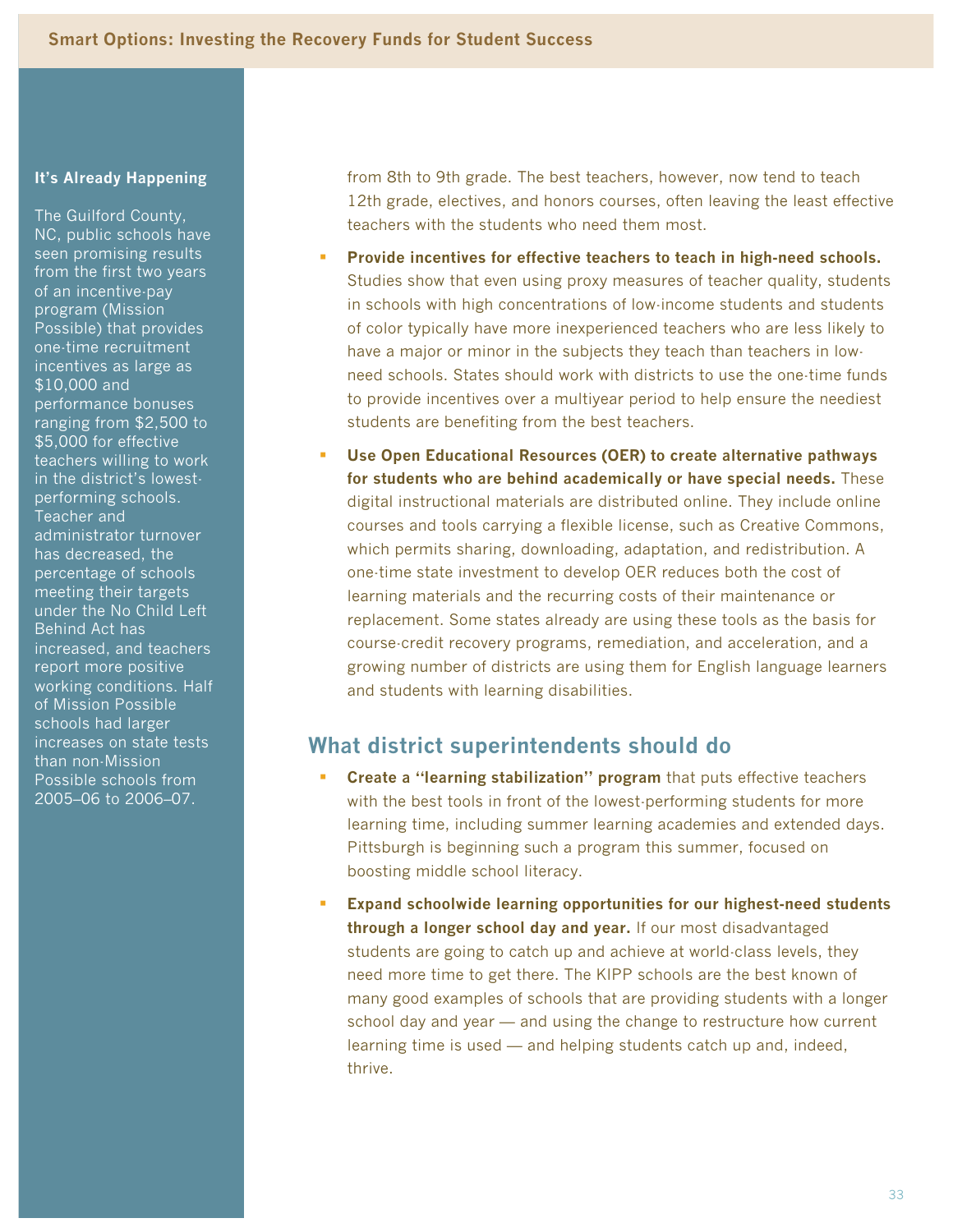- **Create a "9th grade teaching corps" that provides significant financial incentives to the most effective teachers to work in 9th grade in Title I schools.** One of the most effective ways to raise high school graduation rates is to improve the transition from 8th to 9th grade. Districts must find ways to place the most effective teachers with the students who need them most.
- **Provide incentives for effective teachers to teach in high-need schools.** Districts such as New York City are paying bonuses for the best teachers who move to low-income schools where their talents are needed the most. Other districts should do the same, using the one-time recovery funds to provide incentives over a multiyear period.
- **Increase the stability of the learning environment for the highest-need students.** Districts can negotiate agreements that Title I schools do not have to accept involuntary transfers or lay off teachers based on seniority without regard to quality. Districts such as Chicago and Houston already have similar "anti-bumping" policies in place.
- **Create more flexible credit-recovery programs.** Districts can enable students to participate in credit-recovery programs during the school day rather than after school or in the evenings. This may require forgoing some electives to ensure that students are back on track as fast as possible. An important first step is for districts to perform the kind of comprehensive audits of all high school student transcripts that Washington, DC, recently completed.
- **Measure the results.** Districts should use internal and external evaluations to help develop these projects and measure their effects in real time.

# **The benefits**

Students will benefit from expanded learning time with those who can help them the most: a district's most effective teachers. Students will be able to catch up and get back on the path for success.

Teachers will be recognized and rewarded for their expertise.

Schools, districts, and states will be able to pilot key mechanisms for improving student learning and identify the most effective investments to increase student achievement.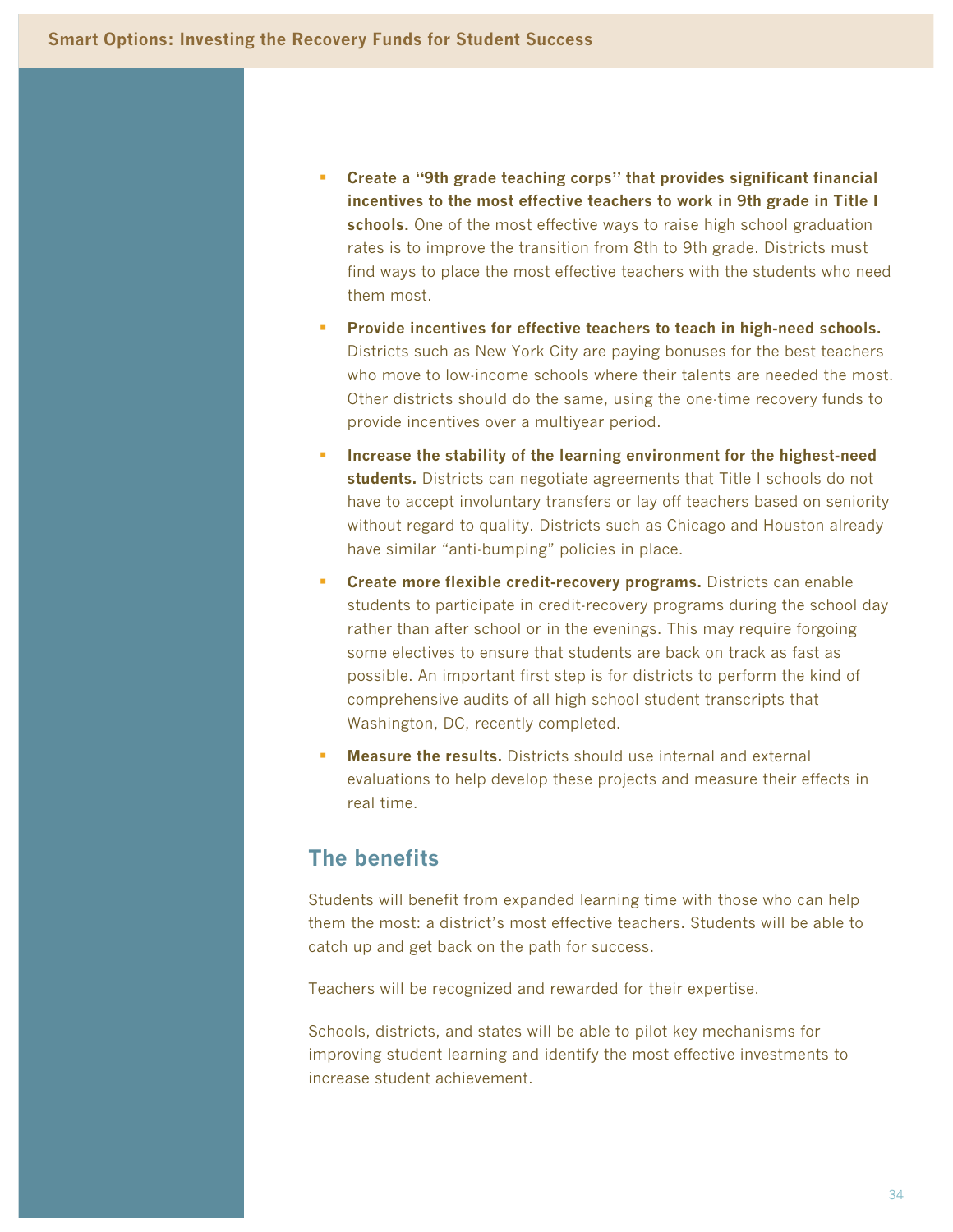# **CONCLUSION**

The \$100 billion of ARRA recovery funds provide a once-in-a-generation opportunity for states and school districts to transform their policies and practices — and in the process, create the foundation for significant long-term learning gains for American students. We have no time to lose. Less than onethird of U.S. 4th and 8th grade students are proficient in reading, and less than 40 percent are proficient in mathematics, according to the National Assessment of Educational Progress, "the nation's report card." Of equal concern, America's international standing on many educational measures is mediocre and declining.

With the recovery funds, innovations that have been proven to work in some states and some districts can now be scaled up significantly so that more students benefit from the great teaching and high-performing schools that open doors, create opportunities, and change lives.

But transformation will happen only if state and district leaders are willing to take advantage of this investment opportunity. The forces of inertia are powerful. Many argue that it is impossible to save jobs and transform schools at the same time and that avoiding layoffs must be priority one.

The same arguments have been made about the economy as a whole — that innovation is impossible in a downturn. President Obama has argued otherwise:

*"I know there are some who believe we can only handle one challenge at a time. They forget that Lincoln helped lay down the transcontinental railroad, passed the Homestead Act, and created the National Academy of Sciences in the midst of Civil War. Likewise, President Roosevelt didn't have the luxury of choosing between ending a depression and fighting a war. President Kennedy didn't have the luxury of choosing between civil rights and sending us to the moon. And we don't have the luxury of choosing between getting our economy moving now and rebuilding it over the long term."* (President Barack Obama, Remarks to the United States Hispanic Chamber of Commerce, March 10, 2009)

We couldn't agree more and believe that his inspirational remarks about economic renewal apply just as forcefully to educational renewal. The time for bold action is now.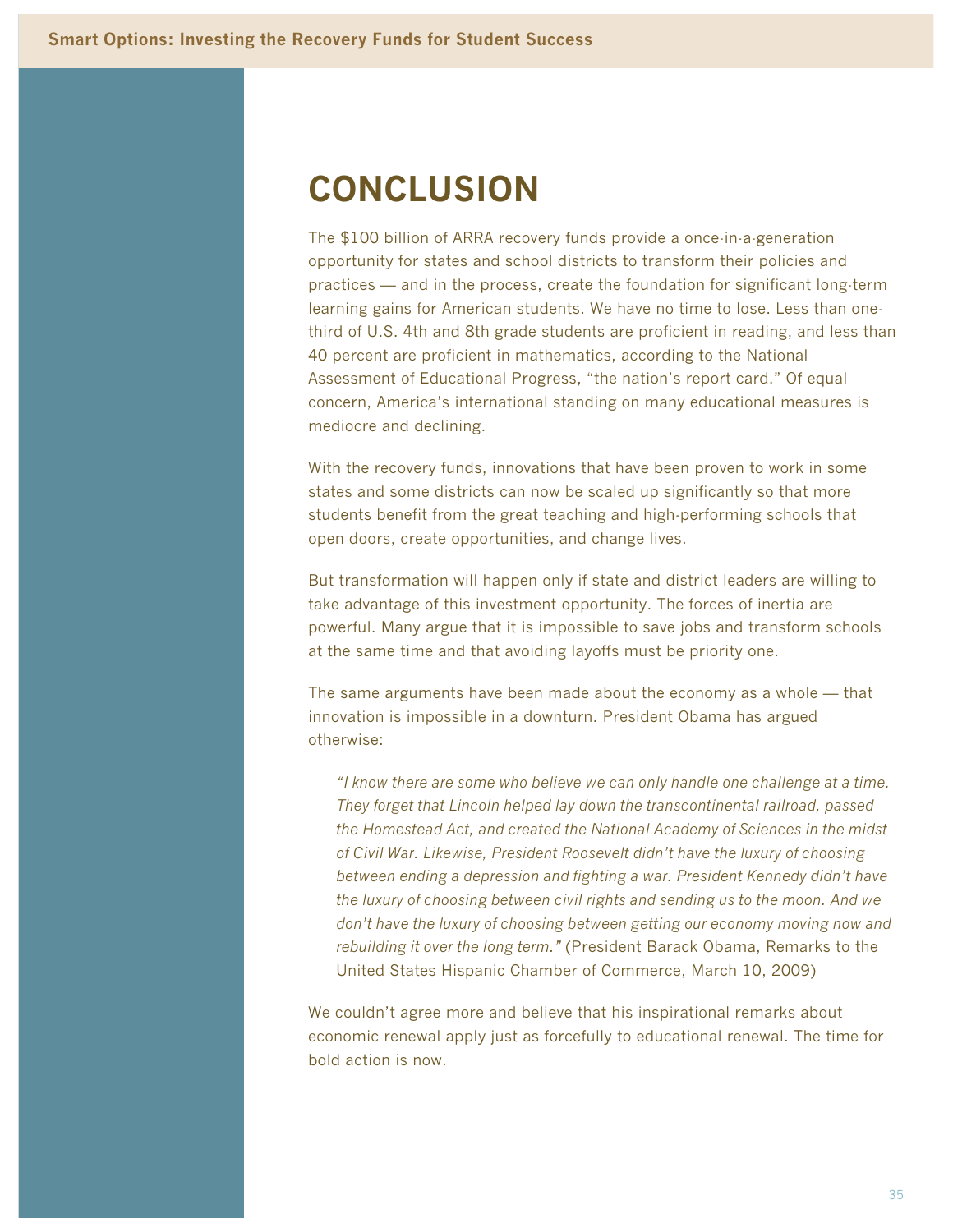# **APPENDIX**

# **Key Funding Streams**

Our recommendations are made in the context of the guidance provided by the U.S. Department of Education to states and districts about what American Recovery and Reinvestment Act (ARRA) funds will be available and when, as well as the conditions attached to the spending. A summary follows.

| <b>Funding Stream</b>         | <b>Dollars</b>                                                                          | <b>Timeline</b>                                               | <b>Requirements</b>                                                                                                                                                                                                                                                                  |
|-------------------------------|-----------------------------------------------------------------------------------------|---------------------------------------------------------------|--------------------------------------------------------------------------------------------------------------------------------------------------------------------------------------------------------------------------------------------------------------------------------------|
| <b>Stabilization Phase I</b>  | \$26.67 billion (67% of<br>\$39.8 billion<br>designated for<br>education)               | April 2009, but rolling<br>based on application<br>submission | Governors must<br>submit a basic<br>application committing<br>to state movement on<br>assurances related to:<br>college- and work-<br>ready standards, data<br>systems, teacher<br>effectiveness and<br>distribution, enhanced<br>assessments, and<br>supports and<br>interventions. |
| <b>Stabilization Phase II</b> | \$13.134 billion<br>(remaining 33% of<br>\$39.8 billion<br>designated for<br>education) | Available between July<br>1, 2009 and October<br>1,2009       | Governors must<br>submit a second, more<br>sophisticated<br>application addressing<br>state plans, with<br>metrics, for addressing<br>four mandatory<br>"assurances" over<br>time. The Phase II<br>application will be<br>peer reviewed.                                             |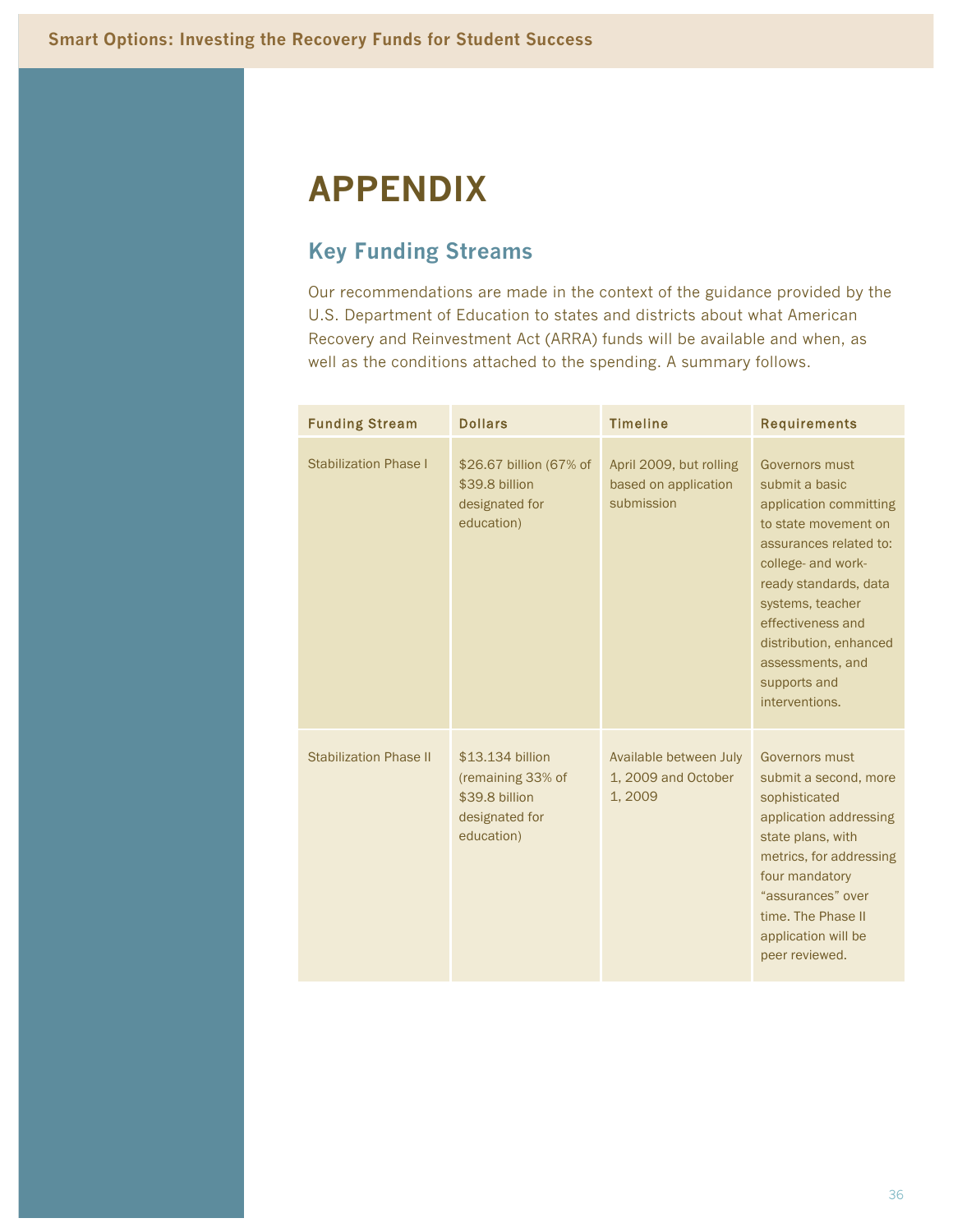| Title 1, Part A                                  | \$10 billion   | Half became available<br>at the end of March<br>2009; the remaining<br>half will be available<br>between July 1, 2009<br>and October 1, 2009                     | The Recovery Act does<br>not create new<br>requirements.                                                                                                                                 |
|--------------------------------------------------|----------------|------------------------------------------------------------------------------------------------------------------------------------------------------------------|------------------------------------------------------------------------------------------------------------------------------------------------------------------------------------------|
| <b>IDEA, Part B Grants</b>                       | \$11.3 billion | Half became available<br>at the end of March<br>2009; the remaining<br>half will be available<br>between July 1, 2009<br>and October 1, 2009                     | The Recovery Act does<br>not create new<br>requirements.                                                                                                                                 |
| IDEA, Part $B -$<br><b>Preschool Grants</b>      | \$400 million  | Half became available<br>at the end of March<br>2009; the remaining<br>half will be available<br>between July 1, 2009<br>and October 1, 2009                     | The Recovery Act does<br>not create new<br>requirements.                                                                                                                                 |
| <b>IDEA, Part C</b>                              | \$500 million  | Half became available<br>at the end of March<br>2009; the remaining<br>half (\$250 million) will<br>be available between<br>July 1, 2009 and<br>October 1, 2009. | The Recovery Act does<br>not create new<br>requirements.                                                                                                                                 |
| Race to the Top State<br><b>Incentive Grants</b> | \$4.35 billion | Round 1: Fall 2009;<br>Round 2: Spring 2010                                                                                                                      | Grants will be<br>competitively awarded<br>to SEAs, based on<br>leading reforms<br>related to the "four<br>assurances," with<br>specific criteria and<br>priorities to be<br>determined. |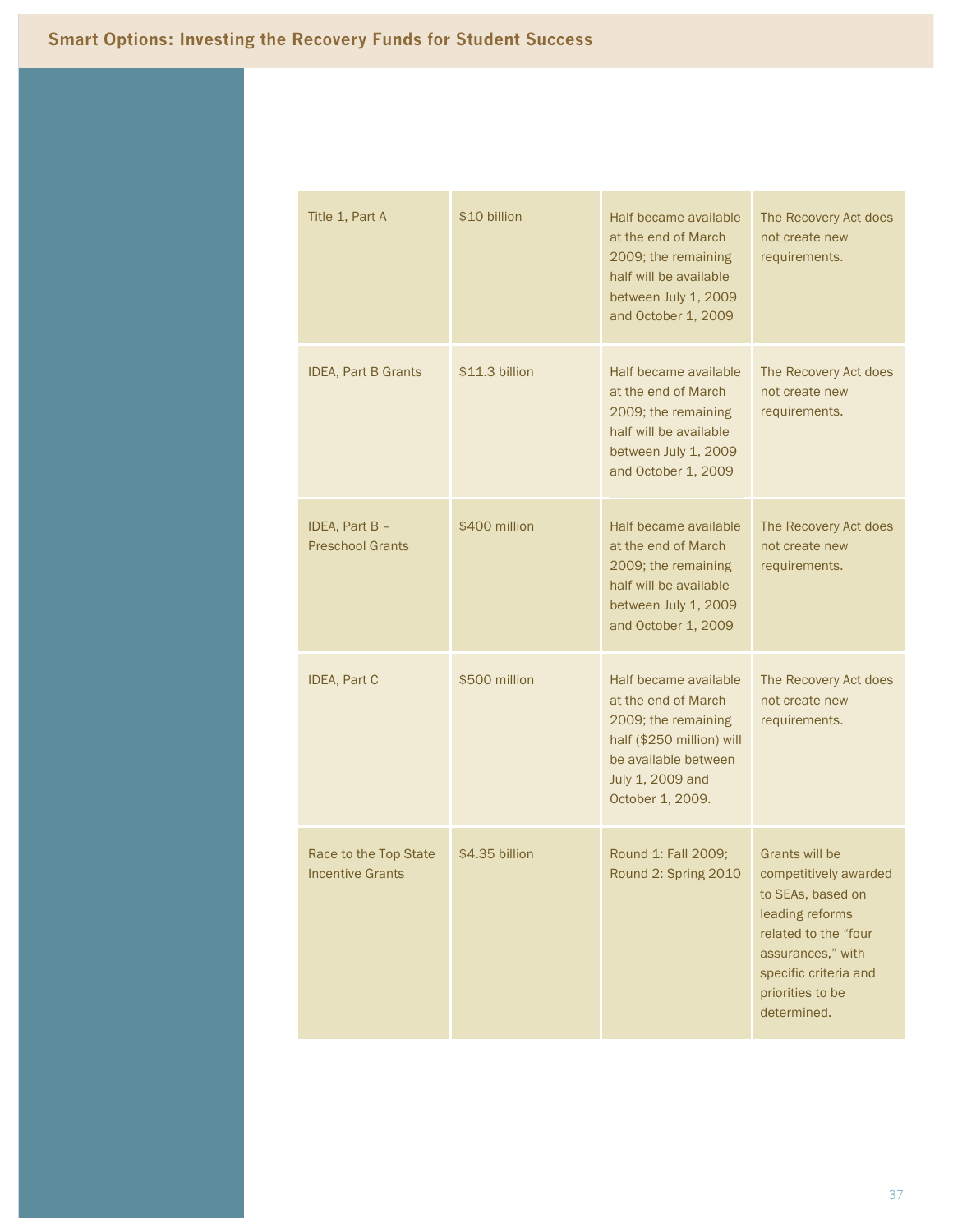| <b>Invest in What Works</b><br><b>Local Innovation</b><br><b>Funds</b> | \$650 million | <b>Fall 2009</b> | Grants will be<br>competitively awarded<br>to districts, school<br>consortia, or<br>partnerships with<br>nonprofits, with a<br>focus on raising<br>student achievement<br>and closing<br>achievement gaps;<br>specific criteria and |
|------------------------------------------------------------------------|---------------|------------------|-------------------------------------------------------------------------------------------------------------------------------------------------------------------------------------------------------------------------------------|
| <b>Statewide Data</b><br><b>Systems Funds</b>                          | \$250 million | <b>Fall 2009</b> | priorities to be<br>determined.<br>Grants will be<br>competitively awarded<br>based on the IES Data<br><b>Systems Grants</b><br>framework, with<br>specific criteria and                                                            |
|                                                                        |               |                  | priorities to be<br>determined.                                                                                                                                                                                                     |
| <b>Title I School</b><br><b>Improvement Grants</b>                     | \$3 billion   | <b>Fall 2009</b> | Grants will be awarded<br>by formula based on<br>Title I-A, Section<br>$1003(g)$ , but<br>additional applications<br>may be required.                                                                                               |
| <b>Teacher Incentive</b><br><b>Funds</b>                               | \$200 million | <b>Fall 2009</b> | Grants will be<br>competitively<br>awarded, with specific<br>criteria and priorities<br>to be determined.                                                                                                                           |